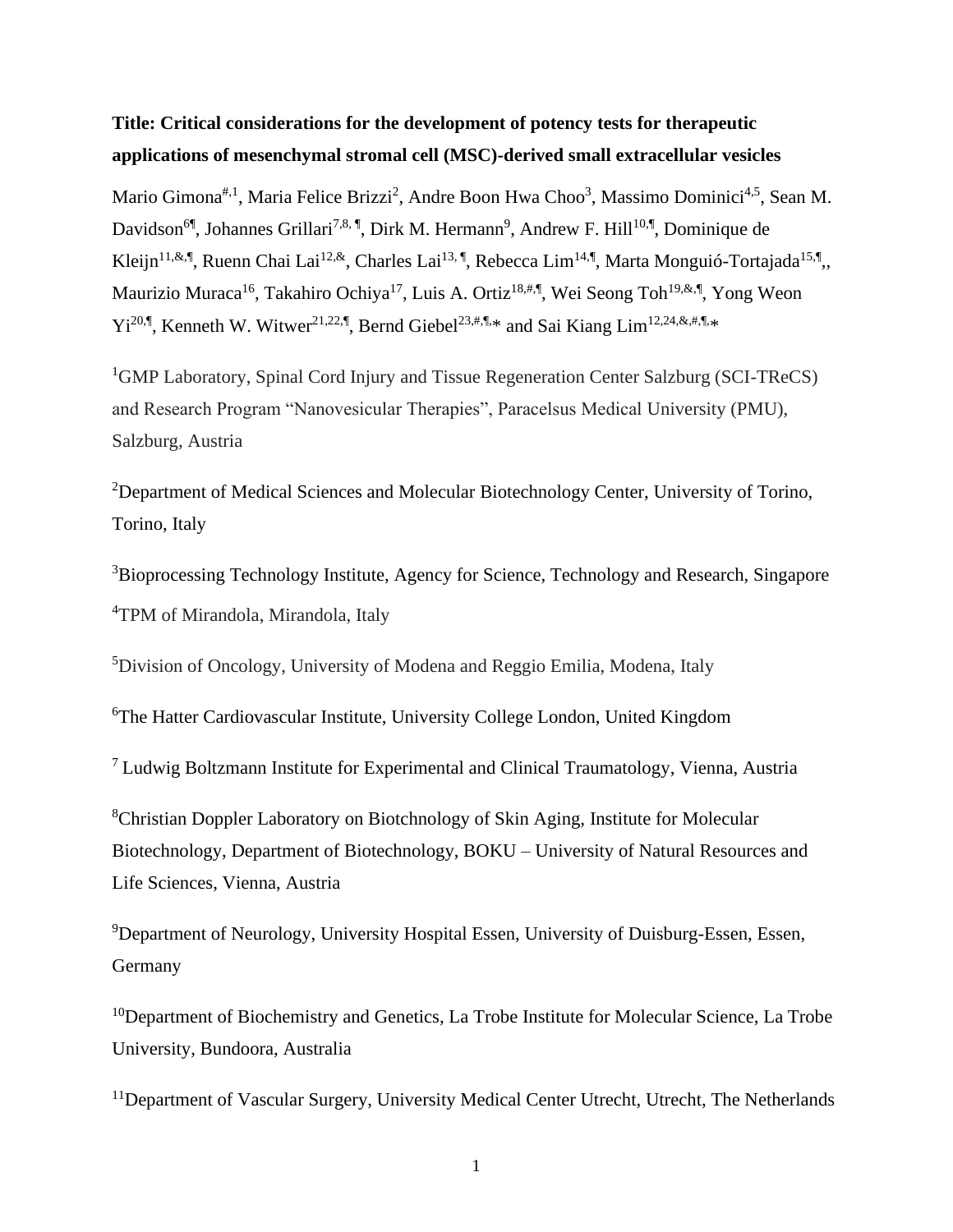<sup>12</sup>Institute of Medical Biology, and Institute of Molecular and Cell Biology, Agency for Science, Technology and Research, Singapore

<sup>13</sup>Institute of Atomic and Molecular Sciences, Academia Sinica, Taipei, Taiwan

<sup>14</sup>The Ritchie Centre, Hudson Institute of Medical Research; Department of Obstetrics and Gynaecology, Monash University, Victoria, Australia 14

<sup>15</sup> ICREC Research Program and REMAR-IVECAT group, Health Science Research Institute Germans Trias i Pujol (IGTP), Can Ruti Campus, and Cardiology Service, Germans Trias i Pujol University Hospital, Badalona, Spain

<sup>16</sup>Department of Women's and Children's Health, University of Padova, Padova, Italy

<sup>17</sup>Department of Molecular and Cellular Medicine, Tokyo Medical University, Tokyo, Japan

<sup>18</sup>Division of Environmental and Occupational Medicine, Department of Environmental and Occupational Health, Graduate School of Public Health at the University of Pittsburgh, Pittsburgh, USA

<sup>19</sup>Faculty of Dentistry, National University of Singapore, Singapore

<sup>20</sup>ExoCoBio Exosome Institute (EEI), ExoCoBio Inc., Seoul, Korea

 $21$ Department of Molecular and Comparative Pathobiology,

<sup>22</sup>Department of Neurology, The Johns Hopkins University School of Medicine, Baltimore, USA

<sup>23</sup>Institute for Transfusion Medicine, University Hospital Essen, University of Duisburg-Essen, Essen, Germany

<sup>24</sup>Department of Surgery, YLL School of Medicine, National University of Singapore, Singapore

&Authors who are members of the Society for Clinical Research and Translation of Extracellular Vesicles Singapore (SOCRATES).

#Authors who are members of the International Society for Cell and Gene Therapy (ISCT)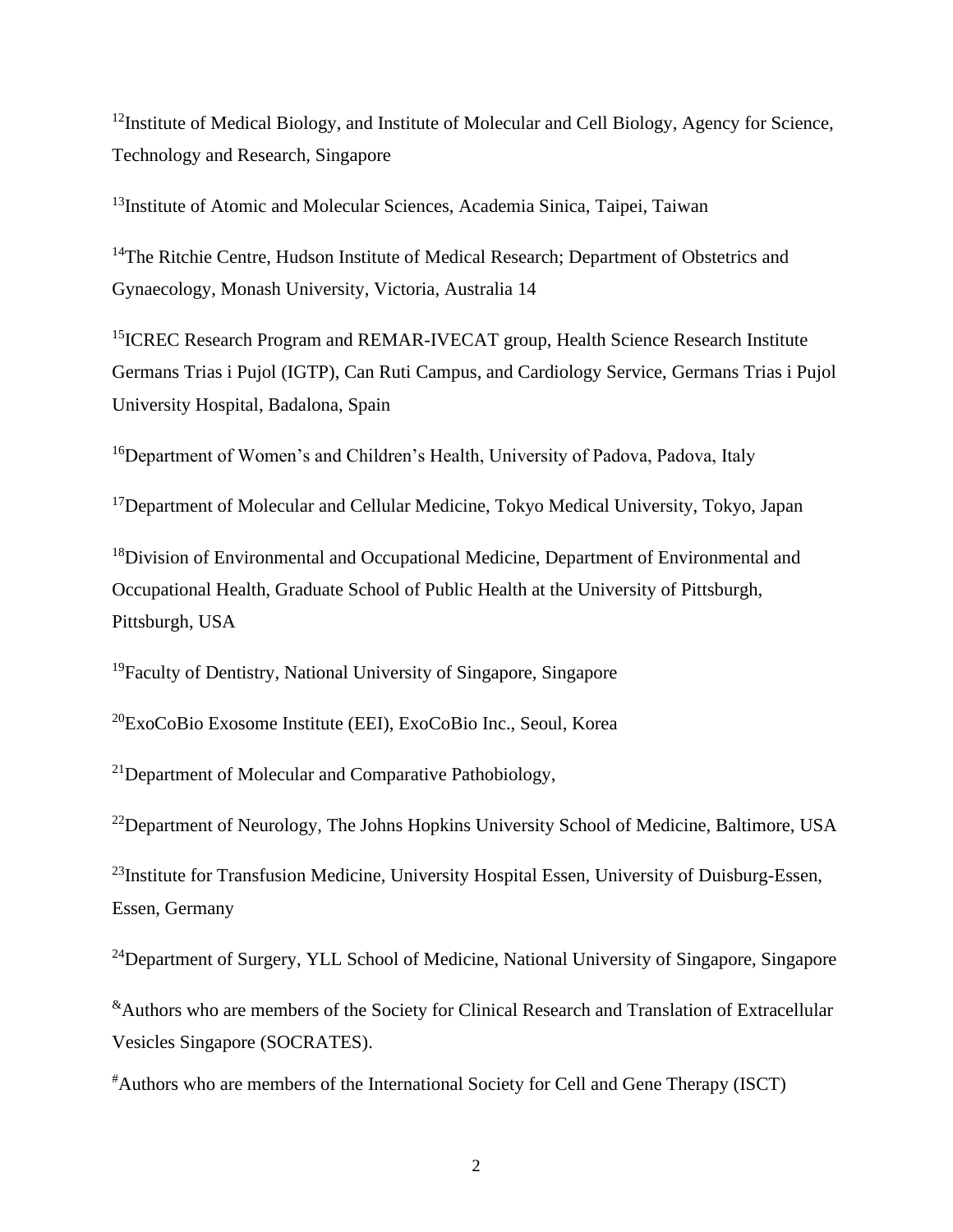¶Authors who are members of the International Society for Extracellular Vesicles (ISEV)

## **\*Co-corresponding authors**

Author email addresses:

mario.gimona@pmu.ac.at; mariafelice.brizzi@unito.it; andre\_choo@bti.a-star.edu.sg; [massimo.dominici@unimore.it;](mailto:massimo.dominici@unimore.it) s.davidson@ucl.ac.uk; Johannes.Grillari@trauma.lbg.ac.at; dirk.hermann@uk-essen.de; Andrew.Hill@latrobe.edu.au; dkleijn@umcutrecht.nl; ruennchai.lai@imb.a-star.edu.sg; [laicharles@sinica.edu.tw;](mailto:laicharles@sinica.edu.tw) rebecca.lim@monash.edu; mmonguio@igtp.cat; maurizio.muraca@aopd.veneto.it; tochiya@tokyo-med.ac.jp; lao1@pitt.edu; [dentohws@nus.edu.sg;](mailto:dentohws@nus.edu.sg) yongweon.yi@exocobio.com; kwitwer1@jhmi.edu; Bernd.Giebel@uk-essen.de; lim\_sai\_kiang@imcb.a-star.edu.sg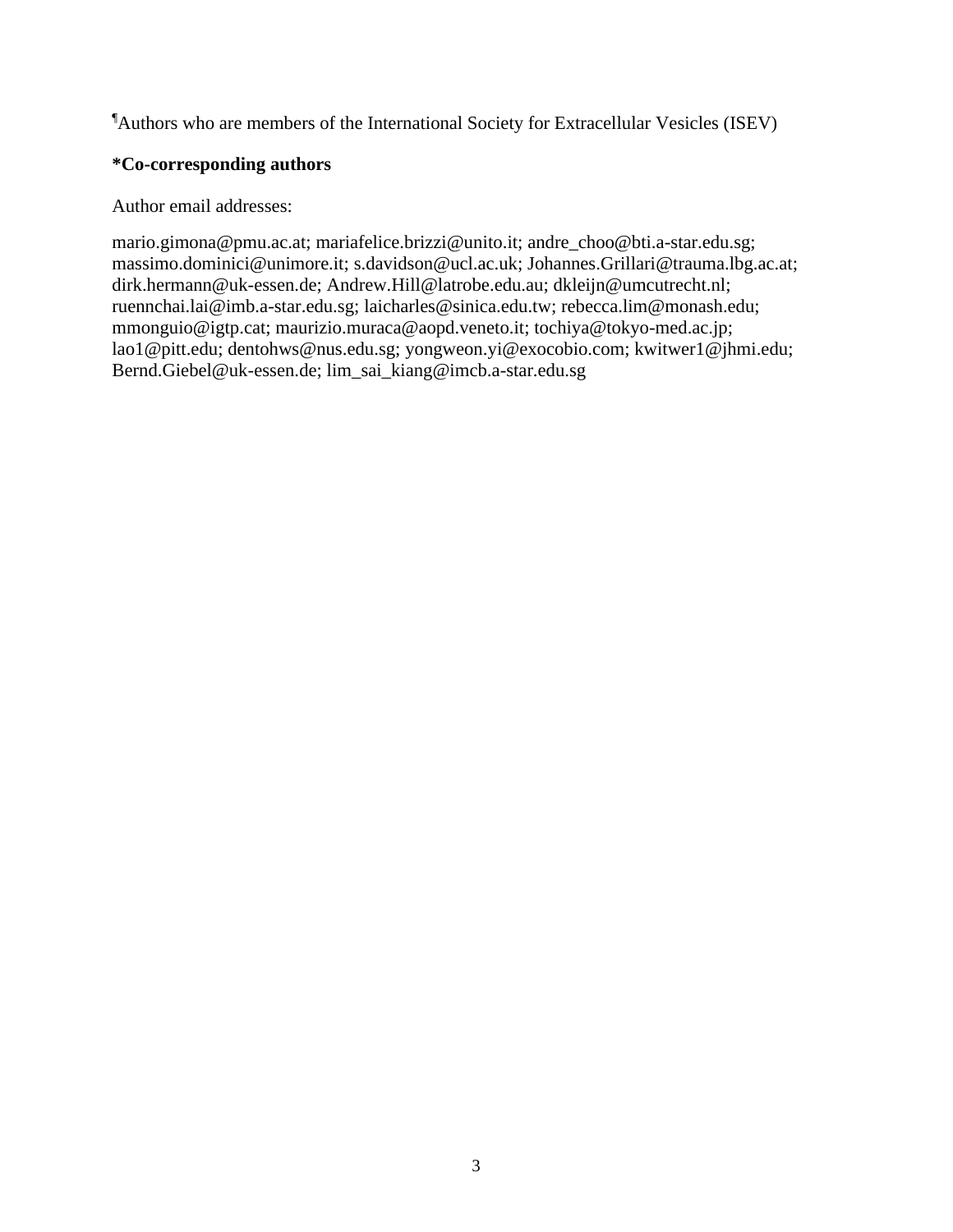### **Abstract**

Mesenchymal stromal/stem cells (MSCs) have been widely tested against many diseases, with about 1000 registered clinical trials. Despite many setbacks, MSCs have been approved for the treatment of Graft-versus-Host Disease (GvHD) and Crohn's disease. However, it is increasingly clear that MSCs exert their therapeutic functions in a paracrine manner through the secretion of small extracellular vesicles (sEVs) of 50 to 200 nm in diameter. Unlike living cells that could persist long-term, sEVs are non-living, non-replicative and have a transient presence in the body. Their small size also renders sEV preparations highly amenable to sterilization by filtration. Together, acellular MSC-sEV preparations are potentially safer and easier to translate into the clinic than cellular MSC products. Nevertheless, there are inherent challenges in the development of MSC-sEV drug products.

MSC-sEVs are products of living cells and living cells are sensitive to changes in the external microenvironment. Consequently, quality control metrics to measure key identity and potency features of MSC-sEV preparations have to be specified during development of MSC-sEV therapeutics.

We have previously described quantifiable assays to define the identity of MSC-sEVs. Here, we discuss requirements for prospective potency assays to predict the therapeutic effectiveness of the drug substance in accordance with the *International Council for Harmonisation of Technical Requirements for Pharmaceuticals for Human Use* (ICH) guidelines. Although potency assays should ideally reflect the mechanism of action (MoA), this is challenging because the MoA for the reported efficacy of MSC-sEV preparations against multiple diseases of diverse underlying pathology is likely to be complex and different for each disease, and also difficult to be fully elucidated. Nevertheless, robust potency assays could be developed by identifying the EV attribute most relevant to the intended biological activity in EV-mediated therapy and quantifying the EV attribute. Specifically, we highlight the challenges and mitigation measures to enhance manufacture of consistent and reproducibly potent sEV preparations, to identify and select the appropriate EV attribute for potency assays despite a complex "work-in-progress" MoA, and to develop assays likely to be compliant with regulatory guidance for assay validation.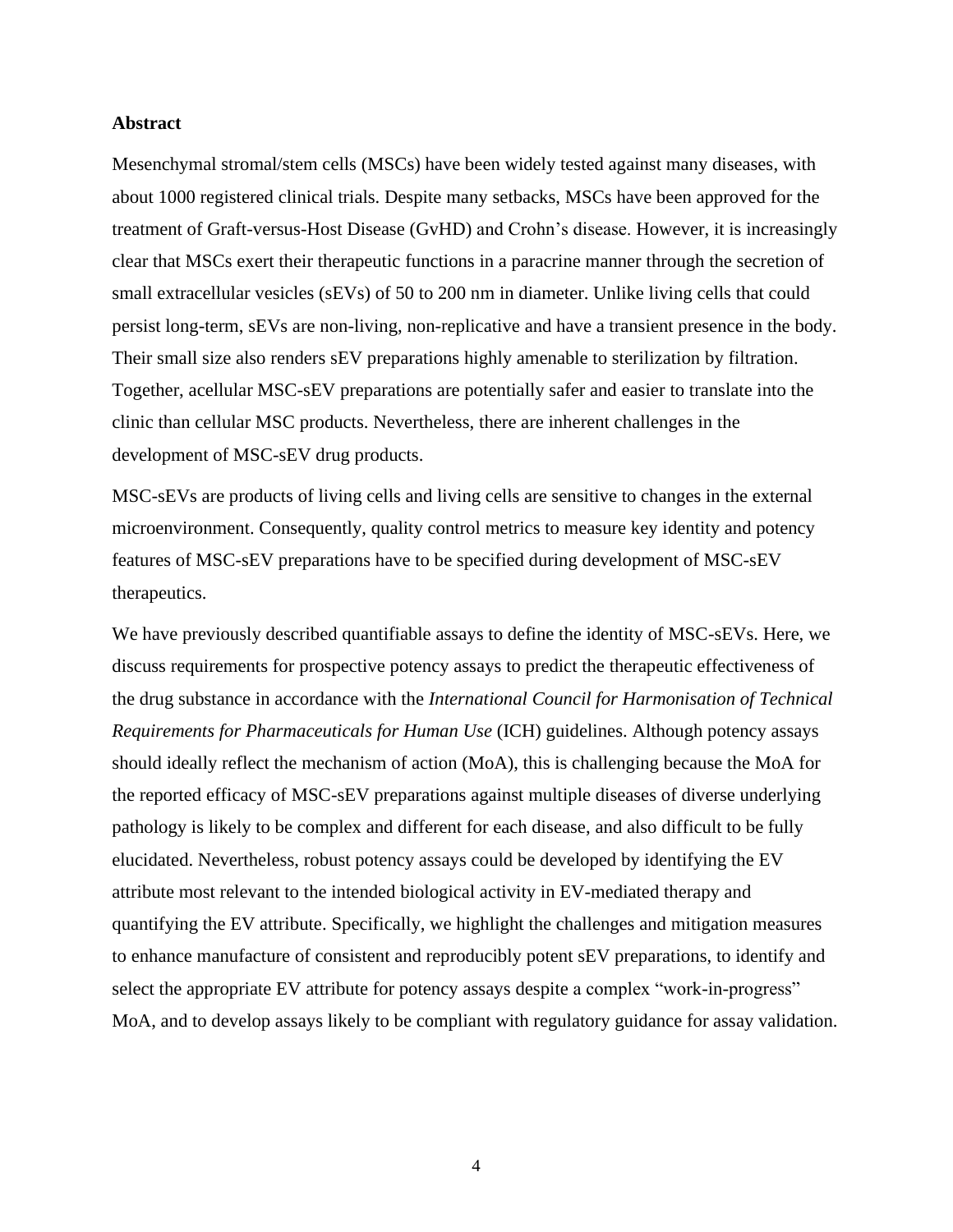### **Abbreviations**

EMA: European Medicines Agency

ICH: International Council for Harmonisation of Technical Requirements for Pharmaceuticals for Human Use (ICH)

ISBT - International Society of Blood Transfusion

ISCT - International Society for Cell and Gene Therapy

ISEV - International Society for Extracellular Vesicles

MISEV - Minimal Information for Studies of EVs

MoA - Mechanism of action

- MSCs mesenchymal stromal/stem cells
- NIH National Institute of Health
- sEVs small extracellular vesicles
- SoA Site of action

SOCRATES - Society for Clinical Research and Translation of Extracellular Vesicles Singapore

US FDA: U.S. Food and Drug Administration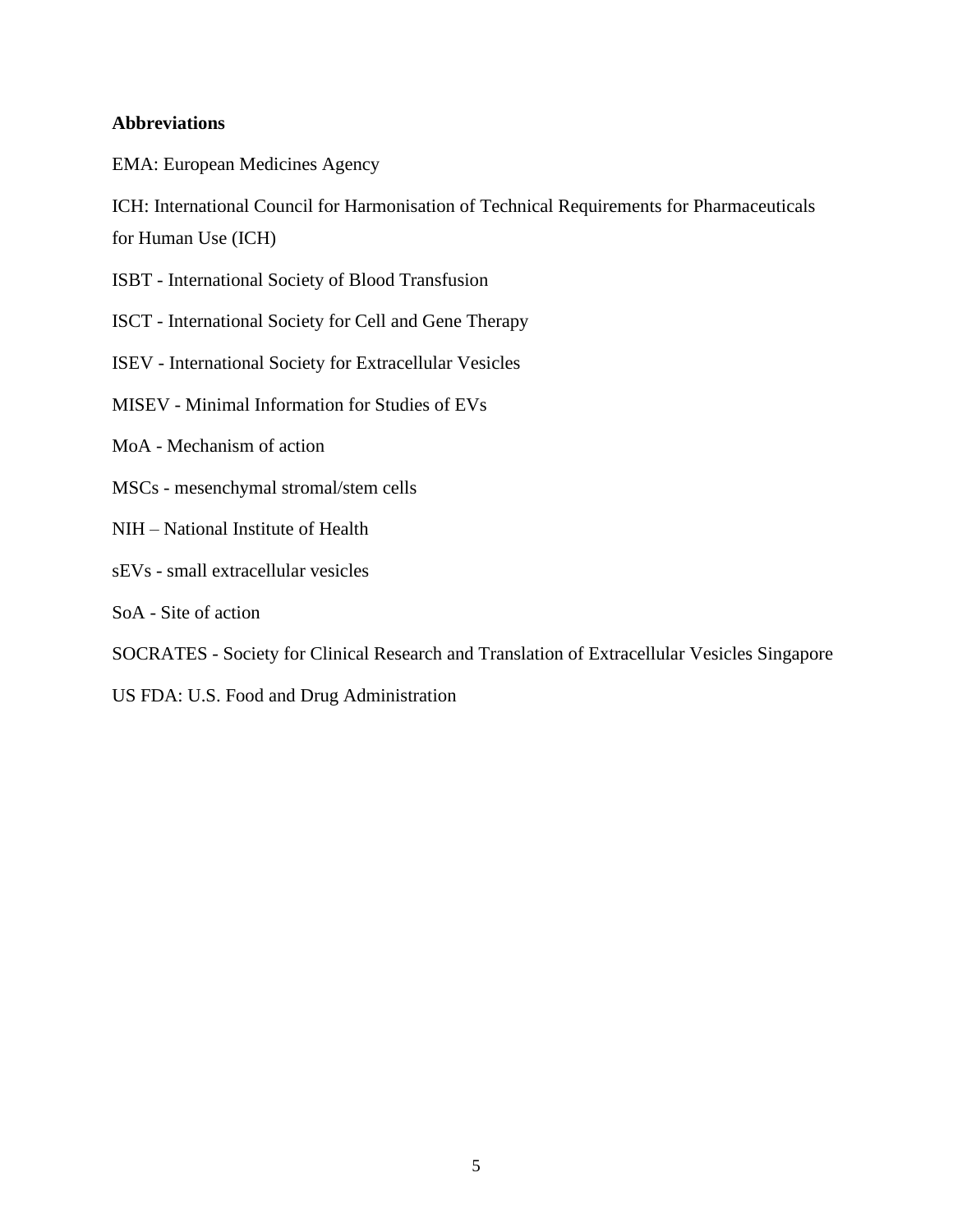### **Introduction**

Among cell-based therapies that include stem and immune cells, mesenchymal stromal/stem cells (MSCs) are presently the most clinically investigated non-hematopoietic cell types with more than 1,000 registered clinical trials worldwide (https://clinicaltrials.gov/). MSCs are reportedly efficacious against a wide spectrum of diseases in animal models and have an established record of safety in human patients. However, in contrast to the large number of clinical trials, very few MSC products have successfully completed rigorous clinical testing and received market approval [\[1\]](#page-20-0).

Transplanted MSCs were initially postulated to exert their therapeutic effects by migrating to injured or diseased tissues where they engraft and differentiate to form new replacement tissues, or by cell-cell interactions to modulate cellular and immune responses. However, this view has been challenged over the years by observations that despite functional improvements, MSCs or differentiated MSCs were not detected in biologically significant numbers in affected tissues. As MSCs were observed to secrete many bioactive molecular species [\[2\]](#page-20-1), Caplan and Dennis postulated in 2006 that MSCs mediate their therapeutic activity via secretion rather than by direct cellular interactions [\[3\]](#page-20-2). Until 2007, the prevailing view was that the bioactive agents in MSC secretion were small soluble molecules such as the cytokines and chemokines.

In 2007, however, size fractionation of MSC conditioned media revealed, in the example of a myocardial infarction model, that the ingredients of the cardioprotective fraction had molecular weights (MW) larger than 1,000 kDa [\[4\]](#page-20-3). In a follow up study, this fraction was found to be highly enriched for small extracellular vesicles (sEVs) with diameters between 110 and 130 nm, which at that time were termed exosomes [\[5\]](#page-20-4). In parallel, MSC conditioned media were shown to improve acute kidney injury in a mouse model and the activity was recovered in a fraction highly enriched for EVs (80 nm to 1  $\mu$ m), originally termed microvesicles [\[6\]](#page-20-5). In head-to-head comparisons in different pre-clinical models, EV-enriched preparations were shown to be as therapeutically effective as their parental cells [\[6-8\]](#page-20-5). Today, it is widely accepted that the therapeutic effects of MSCs are mediated significantly by sEVs with diameters between 50 and 200 nm [\[9\]](#page-20-6). Consequently, there is a growing interest in MSC-EVs as exemplified by the exponentially increasing yearly number of PubMed publications on MSC-EVs (Figure 1).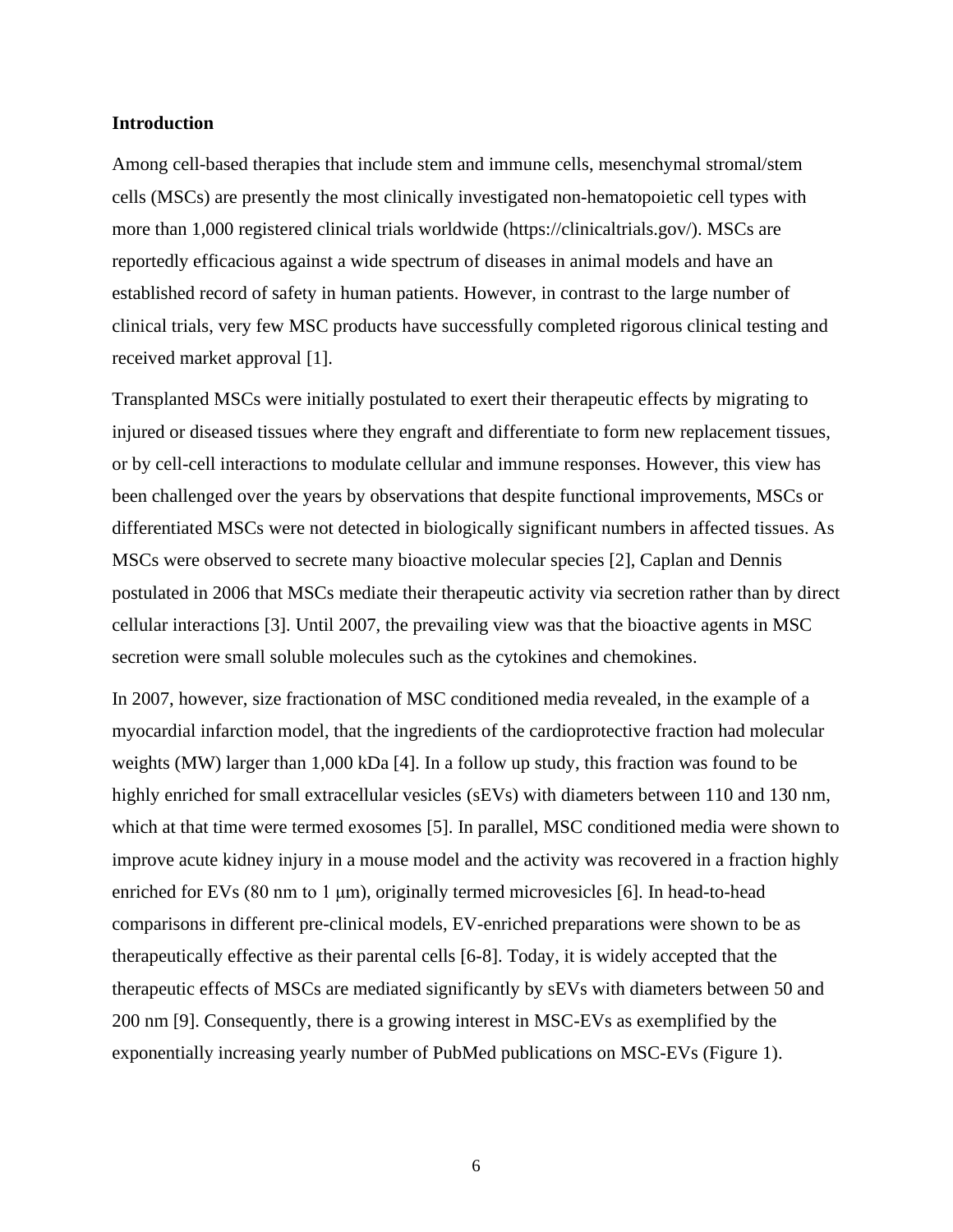

*Figure 1: Number of PubMed entries applying the search phrase -* ("mesenchymal stem cells" and "exosomes") or ("mesenchymal stem cells" and "microvesicles") or ("mesenchymal stem cells" and "extracellular vesicles") or ("mesenchymal stromal cells" and "exosomes") or ("mesenchymal stromal cells" and "microvesicles") or ("mesenchymal stromal cells" and "extracellular vesicles"), *search performed on December 9th 2020.*

The promising therapeutic potential of MSC-sEV preparations is complemented by an apparent lack of adverse side effects. This feature has been widely reported in various preclinical animal models and more recently in humans, including a human GvHD patient [\[10\]](#page-20-7), a cochlea implant patient [\[11\]](#page-20-8) and in non-registered clinical application in 20 chronic kidney disease patients [\[12\]](#page-20-9) and severe COVID19 [\[13\]](#page-21-0).

To successfully translate MSC-sEV products into clinical applications, it is essential that the bioactivity of MSC-sEV products are reproducible and meet pre-defined quantitative criteria of identity and potency before the products are released for clinical testing or use.

Notably, as we have discussed previously in detail, the identity and potency of MSC-sEV products depend on the MSC source and on the MSC culture condition [\[14\]](#page-21-1). The choice of basal medium and additives, including serum supplements such as human platelet lysate and proinflammatory cytokines for MSC licensing, the cell culture vessels including 2D vs. 3D MSC culture types, and the environmental conditions, such as the oxygen concentration will affect the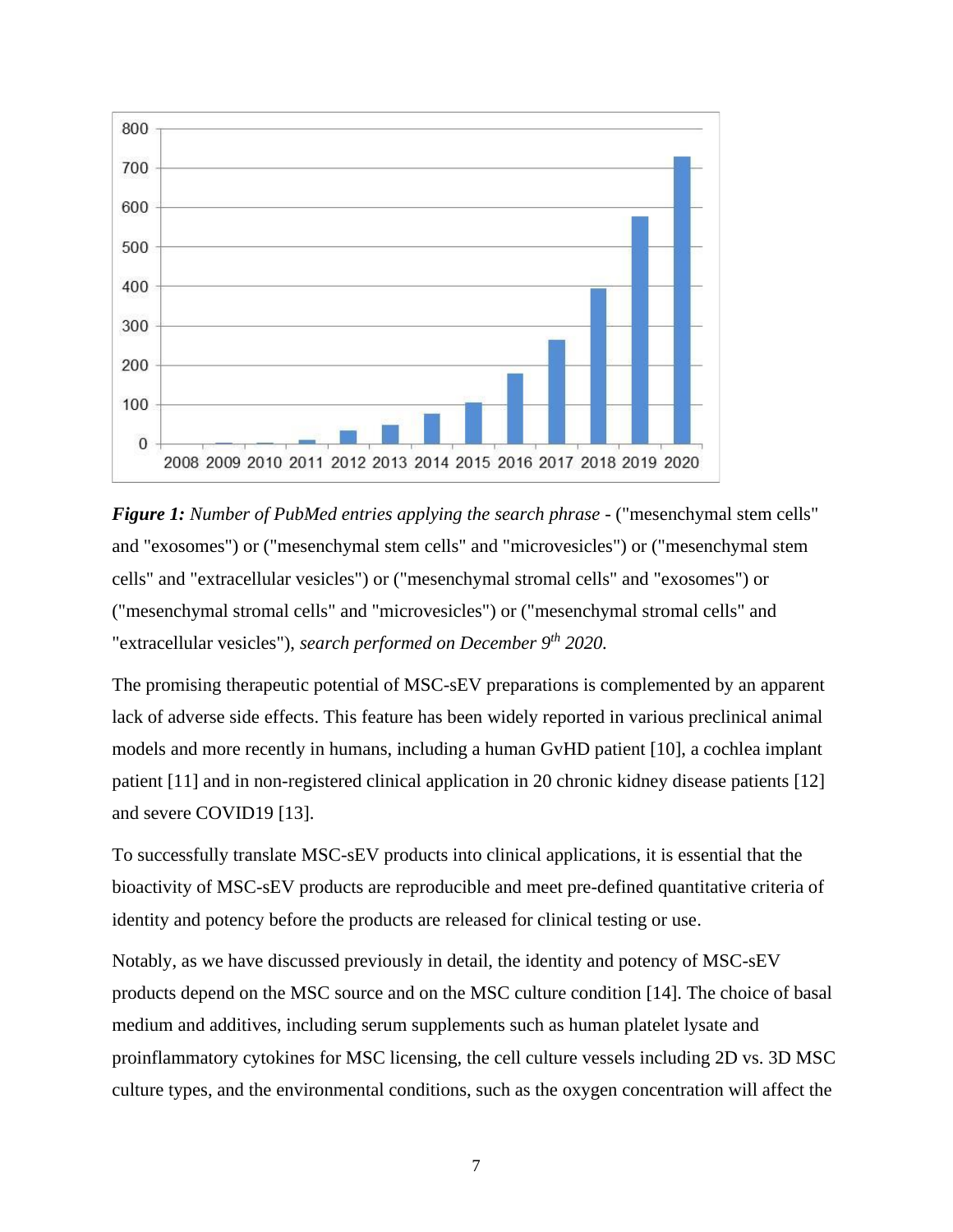product characteristics. EV enrichment technologies can also affect product characteristics [\[14\]](#page-21-1). These different manufacturing parameters may enhance the therapeutic efficacy of the MSCsEVs for some and diminish it for other diseases. Therefore, the desired MSC-sEV product for an intended disease target may require different manufacturing parameters, i.e. different manufacturing processes. Different manufacturing processes will generate different MSC-sEV products with qualitative and quantitative differences in identity and potency. Thus, it is imperative to optimize the manufacturing of MSC-sEV products with the desired characteristics in treating its intended disease target prior to the development of identity and potency criteria for their release as drug products for clinical trials or therapies.

We had previously discussed and proposed several metrics to quantify the identity of MSC-sEV products (see Box 1) [\[14\]](#page-21-1). Here, we address the issue of potency testing, where potency is defined by the US FDA in its 2011 Guidance for Industry: Potency Tests for Cellular and Gene Therapy Products as "the specific ability or capacity of the product, as indicated by appropriate laboratory tests or by adequately controlled clinical data obtained through the administration of the product in the manner intended, to effect a given result"

[\(https://www.fda.gov/media/79856/download\)](https://www.fda.gov/media/79856/download). Some of the intrinsic features in MSC-sEV manufacture and enrichment that could cause batch variations in the potency of the product and possible mitigation controls to minimize such effects will be discussed. We will also discuss the current state of the art in elucidating the potential MoA of MSC-sEV preparations, the identification of MSC-sEV attributes for potency assay development, and alignment of assay development to relevant regulatory guidelines.

## **Mitigating challenges posed by the intrinsic features in the manufacture of MSC-sEV preparations**

As a cellular product, the cell source poses the first major challenge to reproducibly manufacture MSC-sEV products. MSCs can be isolated from many different tissues using a wide range of protocols, and while they share many key characteristics, MSCs from different tissues have been observed to differ in their functional properties [\[15-18\]](#page-21-2). As the agent of MSC therapeutic functions, MSC-sEVs would presumably be similarly affected. The biological properties of MSCs and their released components can also vary with different donors [\[10,](#page-20-7) [18\]](#page-21-3).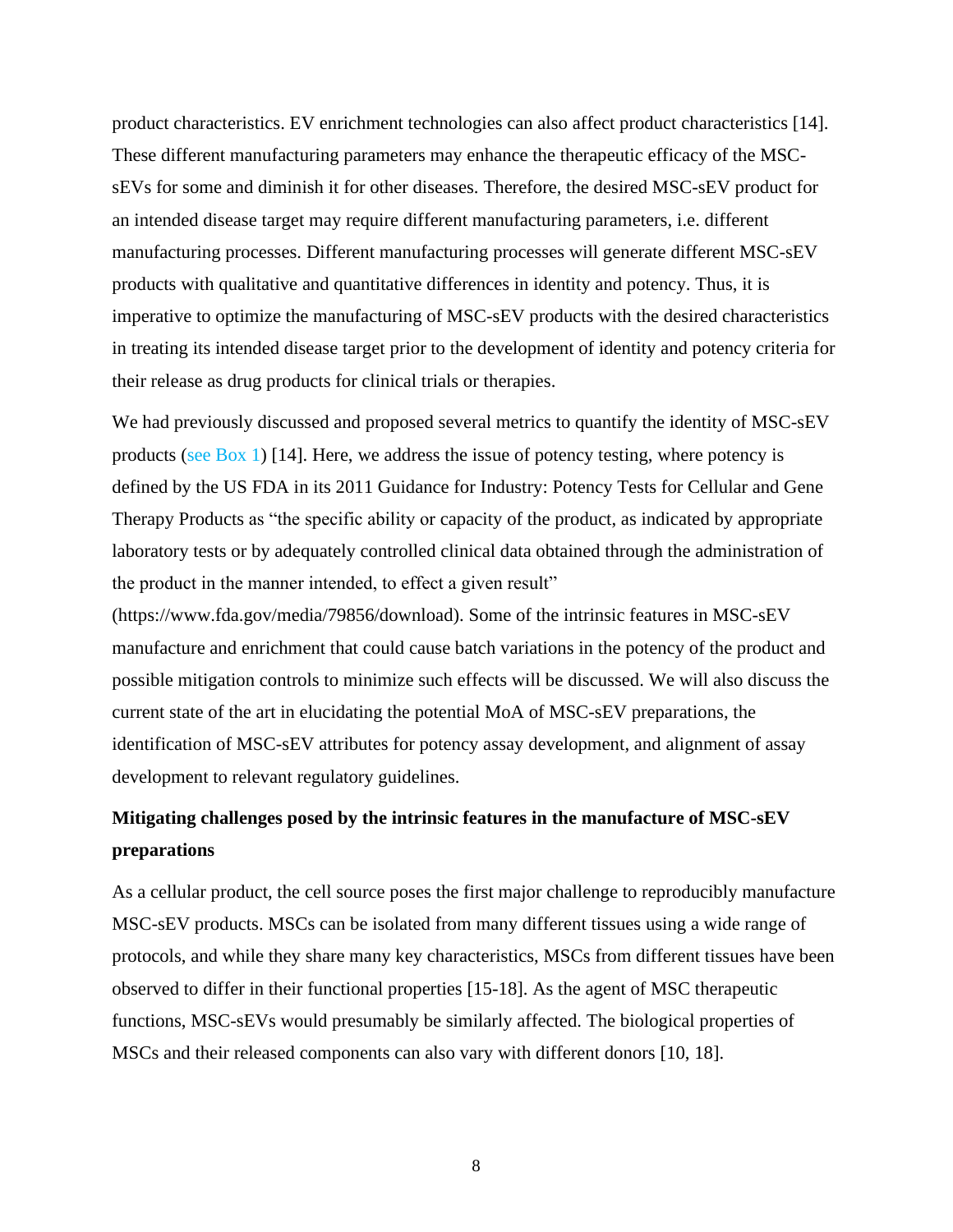Therefore, a long-term strategic plan to mitigate the impact of tissue sources and donors on the reproducibility of therapeutic potency in MSC-sEV preparations will be critical to the clinical translation of MSC-sEV products. The extensive clinical trials of MSC-based cell therapy led many to an apparent and intuitively logical conclusion: MSCs that were efficacious in clinical trials would produce therapeutically potent MSC-sEVs. However, the premise to support this intuition is weak. It is well documented that the composition of EV preparations is highly dependent on the cell culture system and EV enrichment processes [\[19\]](#page-21-4). Therefore, the composition of sEVs released from transplanted MSCs *in vivo* is likely to be different from that of sEVs released from the same cells *in vitro*. Hence, MSCs that are therapeutically active in transplantation studies may not necessarily generate therapeutically potent sEV preparation *in vitro*. Conversely, MSCs that were not beneficial in transplantation studies may still generate potent sEV preparations *in vitro*.

When appropriate cell sources of therapeutically active sEVs are identified, we must next address the issue of maintaining consistency of the cell source for all subsequent batches of sEV preparations. One approach is to adopt the standard industry practice of establishing master and working cell banks such as banks of cell pools from the same tissue source of different donors or of different tissue sources from the same donor. A combination of both might ensure that identical populations of producer cells are available for production of multiple sEV batches, mitigating the challenges of multiple tissue sources or donors. Such banks will help to normalize donor- or tissue-specific differences in sEV qualities. However, such banks are finite, and replication of these banks to re-create the composition of cell pools may not be possible or might alter the potency of sEV products. A more practical alternative to banks of pooled primary cells is to use immortalized monoclonal cell lines. This is done widely in the biologics industry, e.g. for the production of monoclonal antibodies. However, effects of immortalization will have to be carefully investigated to ensure that the resulting cells are stable and continue to produce sEV products that are bioequivalent to those from non-immortalized parental cells. Notably, proof of concept for this approach is furnished by studies showing that therapeutic function of sEV preparations was not compromised when MSCs derived from human embryonic stem cells [\[20\]](#page-22-0) and umbilical cord derived MSCs [\[21\]](#page-22-1) were immortalized by over-expression of c-myc. Beyond cell-intrinsic factors, cell culture conditions and sEV enrichment technologies present

9

many additional parameters that could potentially affect the quality and batch reproducibility of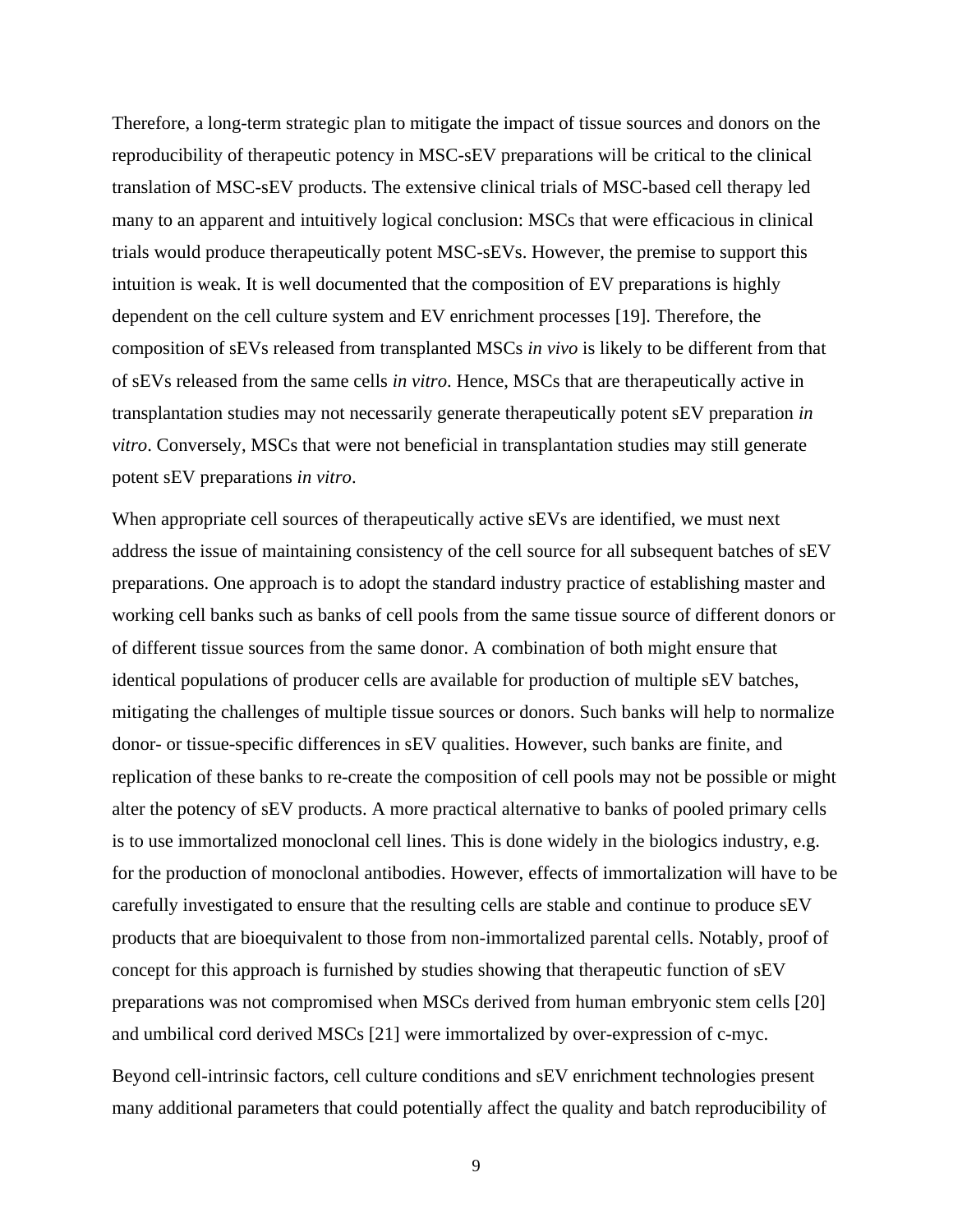the final MSC-sEV product. However, such parameters are not unique to the manufacture of MSC-sEV products, and are present in any manufacturing process of biologics and cell therapeutics. By appropriate process controls such as the *Good Manufacturing Practices* (GMP) for Biologics and Cell Therapy industries, many of the parameters can be effectively controlled. In terms of separation, MSC-sEVs cannot be homogeneously purified; rather, they are partially separated or enriched, resulting in the presence of certain co-isolates in the final preparation [\[22\]](#page-22-2). As such, MSC-sEV products are preparations that are highly enriched for nanoparticles within a given size range, inevitably containing non-EV-associated molecules. These components may even contribute to therapeutic effects [\[14,](#page-21-1) [23\]](#page-22-3). Thus, as discussed previously, it may be more accurate to use the term "preparation" for MSC-EV products to reflect the current state of the art in MSC-sEV production [\[14\]](#page-21-1). In addition to the presence of non-EV molecules, sEV preparations that are fractionated by size-based techniques are also not homogeneous collections of sEVs, but may contain EV subtypes such as endosome-origin exosomes, plasma membranederived microvesicles/ectosomes, apoptotic vesicles and others with diameters in the 50-200 nm range. Indeed, MSC-sEV preparations have been shown to contain more than one sEV type that differ in their membrane lipids and cargo of proteins and RNAs [\[24\]](#page-22-4). In summary, the quality of an MSC-sEV preparation is dependent on the source of the MSCs, the culture conditions of MSCs and the sEV enrichment protocols. Therefore, MSC-sEV preparations manufactured using different protocols may have different disease-relevant potencies.

### **Box 1: Summary of Identity Metrics for MSC-sEV preparations [\[14\]](#page-21-1)**

The term "MSC" and "sEVs" were aligned to the definition of "MSC" and "sEVs" in the minimal defining criteria of human MSCs, as established by the *Mesenchymal and Tissue Stem Cell Committee* of the *International Society of Gene and Cell Therap*y (ISCT) and the *Minimal Information for Studies of EVs* (MISEV2014 and MISEV2018) published by the *International Society for Extracellular Vesicles* (ISEV) [\[25,](#page-22-5) [26\]](#page-22-6), respectively. For the purpose of developing MSC-EV identity metrics, MSCs were defined as cells that are "plastic-adherent when maintained in standard culture conditions, express CD105, CD73 and CD90, and lack expression of CD45, CD34, CD14 or CD11b, CD79alpha or CD19 and HLA-DR cell surface molecules, and must have at least one lineage differentiation potential to form osteoblasts, adipocytes or chondroblasts *in vitro*." MSC-sEVs refer to vesicles of 50-200 nm in diameter that are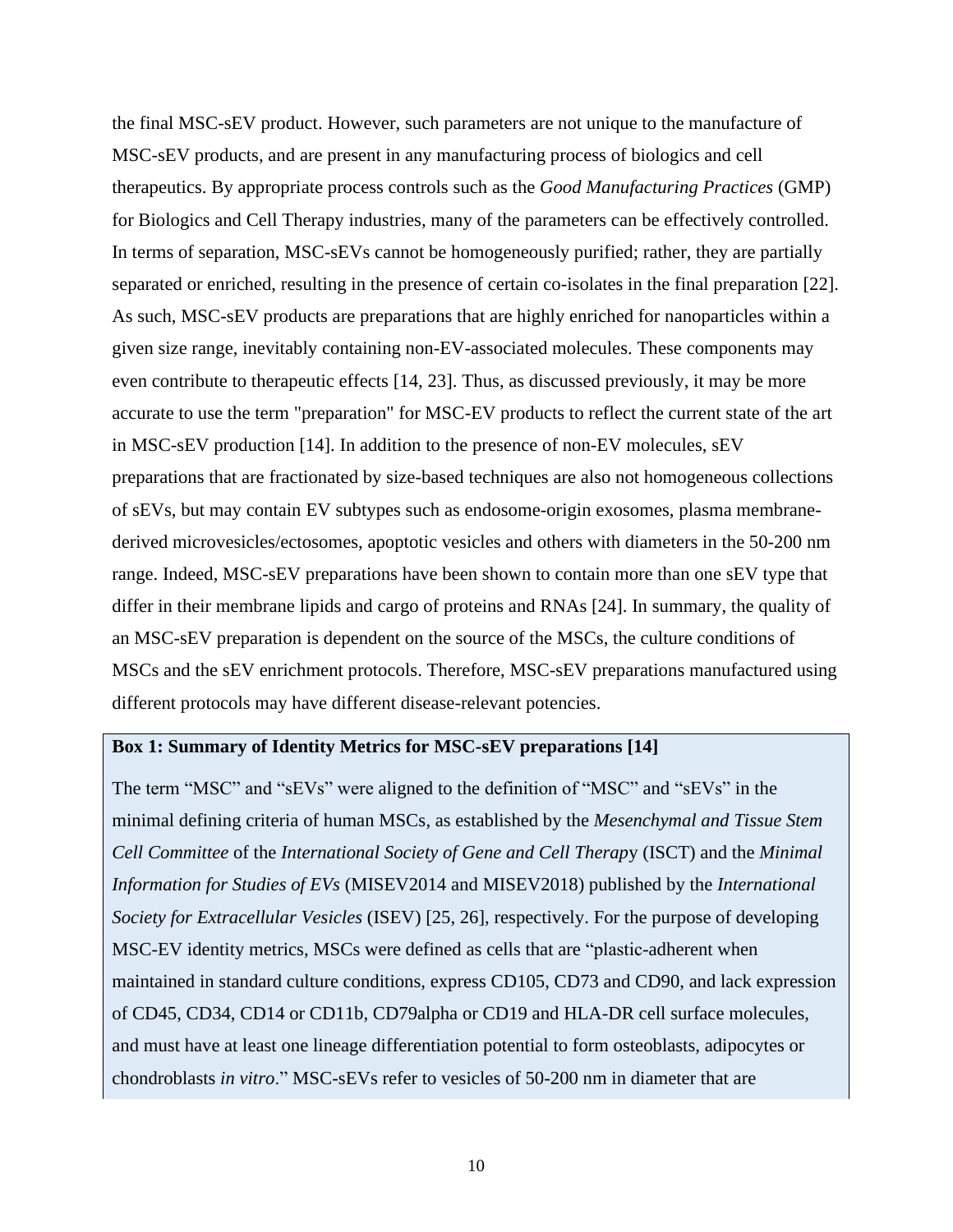surrounded by a lipid membrane bilayer and that are released by MSCs; the term is independent of the site/s of their subcellular origin (e.g. their endosomal or plasma membrane origin).

We previously proposed that the quantifiable metrics to define the identity of MSC-sEV preparations should reflect the cellular origin of the sEVs in a preparation, presence of lipidmembrane vesicles and the degree of physical and biochemical integrity of the vesicles [\[14\]](#page-21-1). The combination of these metrics could quantify the identity of MSC-sEVs and facilitate stratification and comparison of different MSC-sEV preparations.

The metrics are:

- 1. the relative ratio of MSC to non-MSC surface antigens to measure the relative concentration of MSC-sEVs (CD73, CD90 and CD105) vs. non-MSC-sEVs (CD14, CD34 and CD11b) in the sEV preparation. The rationale for the surface antigens is consistent with the ISCT minimal criteria for MSCs. Their prevalence in MSC-EV preparations has been confirmed by published MSC-EV proteomic datasets [\[27\]](#page-24-0).
- 2. the number of 50-200 nm particles per unit weight protein/membrane lipids and the ratio of protein to membrane lipids e.g. cholesterol, phosphatidylcholine to establish that the preparation is an sEV preparation, and not a mixture of lipids, proteins and nucleic acids.
- 3. the presence of biochemically active proteins or integrity of RNA complexes to assess the biological competence of the sEV preparation e.g. the enzymatic activity of CD73, one of the characteristic MSC cell surface antigens.

### **Definition of potency for a drug substance**

As discussed in the introduction, drugs have to meet pre-defined quantitative criteria of potency before being released for clinical testing or use, and potency could potentially be established by appropriate laboratory tests or adequately controlled clinical studies. Practically, potency must be determined before release using appropriate laboratory tests that measure potency or potency assays. According to ICH guideline for the Specifications: Test procedures and acceptance criteria for biotechnological/biological products (https://database.ich.org/sites/default/files/Q6B Guideline.pdf), a potency assay or bioassay is a suitably quantitative biological assay that measures the biological activity of the product attribute linked to the relevant biological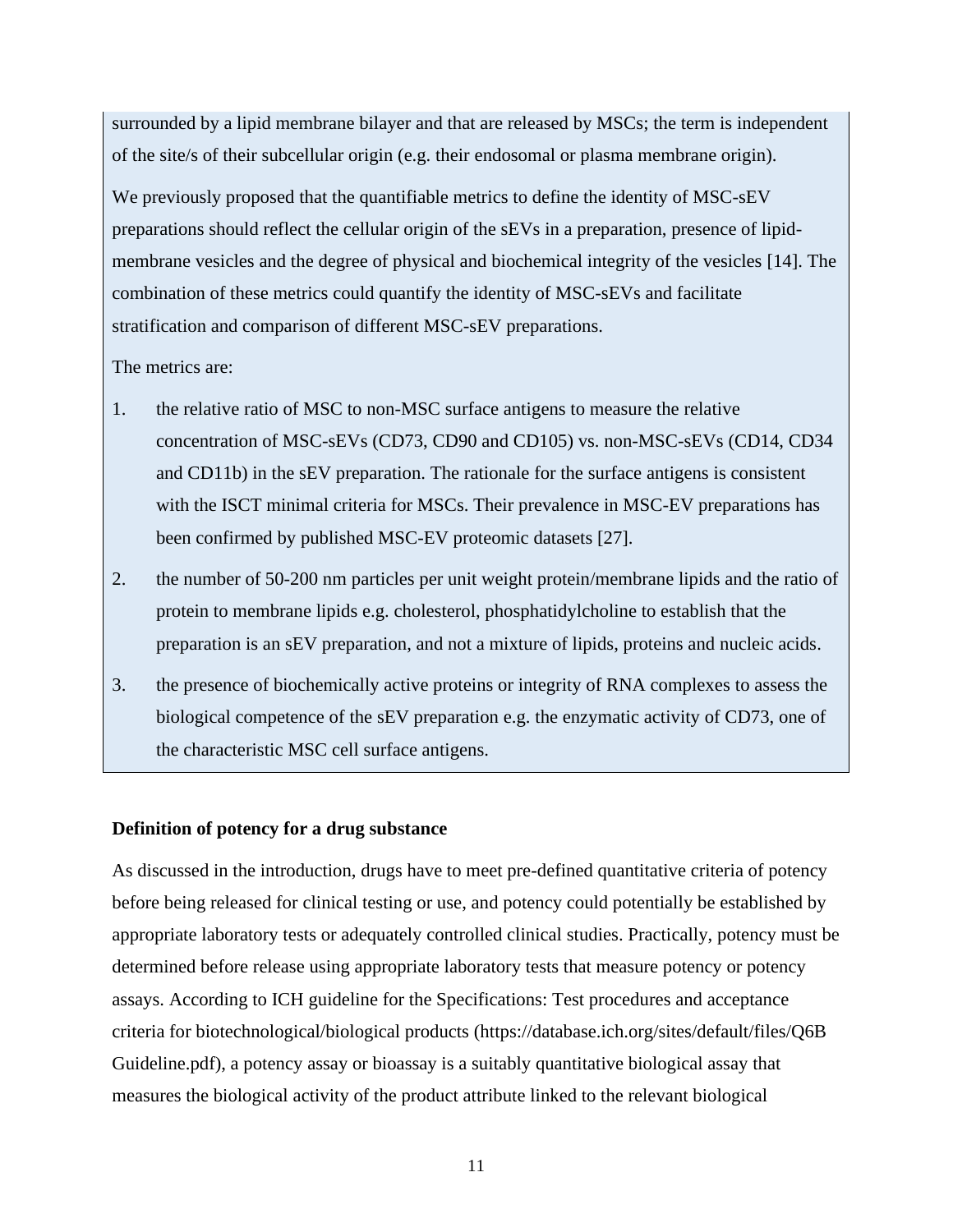properties. In this context, "biological activity" is defined as "the specific ability or capacity of a product to achieve a defined biological effect". The US FDA further recommends that potency assays should ideally represent the product's MoA (www.fda.gov/media/79856/download).

### **Challenges in elucidating the mechanism of action for MSC-sEV preparations**

Based on pre-clinical models, MSC-sEV preparations are reportedly efficacious against more than 30 different diseases. Many of them are characterized by complex pathologies such as myocardial reperfusion injury, ischemic stroke, acute kidney injury and acute GvHD. The disease pathology is orchestrated by a combination of different underlying pathological processes that can include hypoxia-ischemia, oxidative stress, apoptosis and inflammation. Alleviating the pathology of such diseases may require interference at more than one pathological process. MSC-sEV preparations are ideal therapeutics for these complex diseases, as their diverse cargo have the capacity to mount a multi-faceted MoA to elicit biological effects against different pathological processes.

Elucidating the MoAs of MSC-sEV preparations against a disease presents several unique challenges. In elucidating a multi-faceted MoA where multiple pathological processes are modulated, only processes mediated directly by MSC-sEV preparations should be mapped to attributes in the sEV preparations. The manifestation of these processes should minimally be aligned with the spatiotemporal biodistribution of MSC-sEVs and their components at the tissue, cellular, subcellular and molecular levels. A cause-and-effect relation between biological activity (as induced by the attribute) and disease outcomes should also be demonstrated.

### *Challenges in establishing a spatiotemporal site of action for MSC-sEVs*

The key challenge in identifying the spatiotemporal site of action (SoA) of MSC-sEVs is the lack of sensitive and specific labels to track their spatiotemporal biodistribution. MSC-sEVs must be physically present in the right place and at the right time to exert their effects on target cells. There is a prevailing assumption that the primary target of sEVs is the injured/diseased tissue/cell. While intuitively logical, MSC-sEV preparations have also been demonstrated to act indirectly by modulating immune cells, attenuating inflammatory states and thereby alleviating inflammation in injured cells/tissues [\[7,](#page-20-10) [28\]](#page-24-1). As such, the therapeutic targets of MSC-sEVs may involve cells or tissues beyond the actual site of injury or functional decay. Experiments intended to identify EV target cells frequently use lipophilic dyes to label EVs fluorescently, and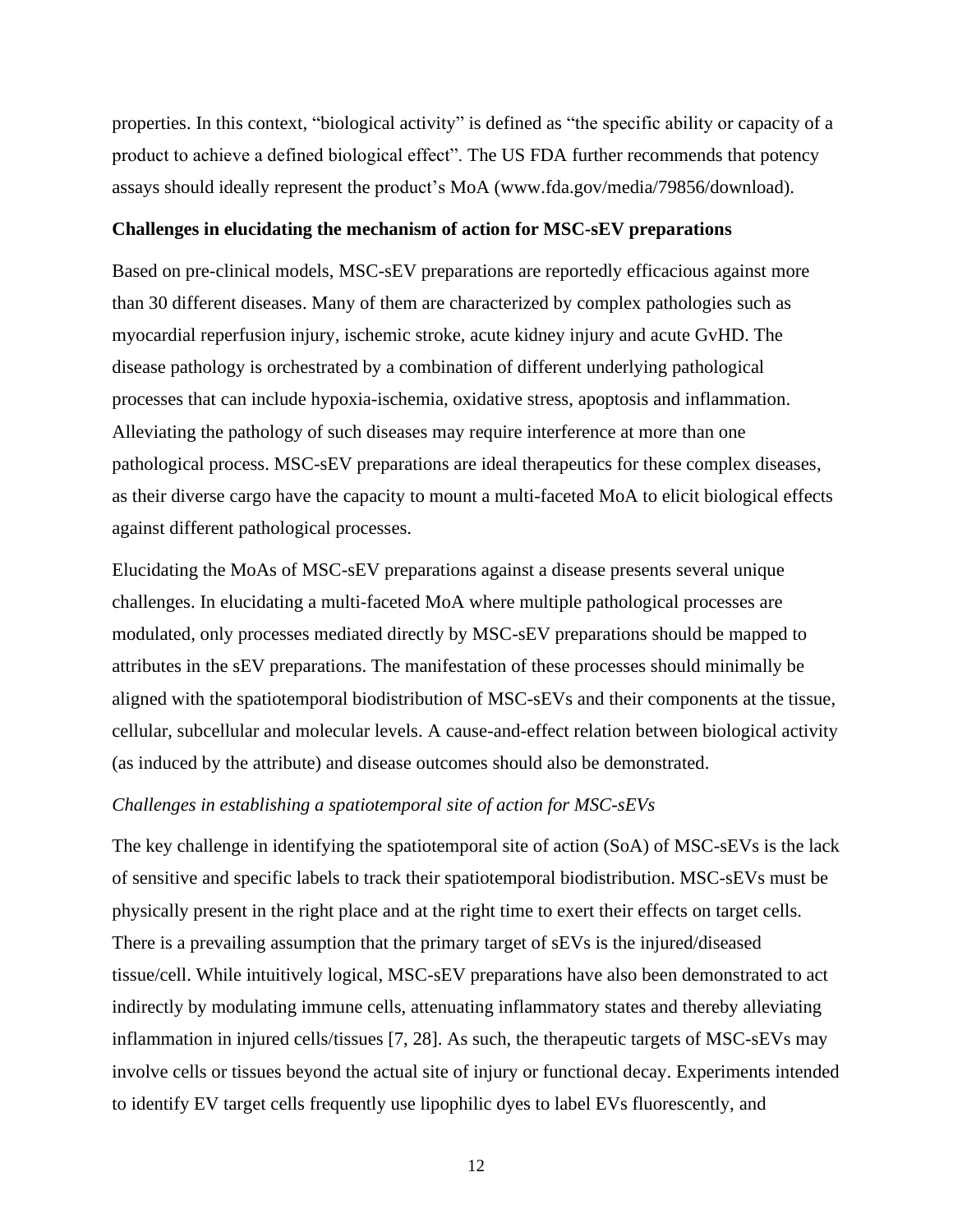introduce labeled EV preparations into animal models. Cells that take up the label are assumed to be the target cells of applied EVs. However, this interpretation may be incorrect or misleading. First, intracellular uptake of MSC-sEVs by target cells may be dispensable for sEV-mediated activity. sEVs are rich in membrane proteins and display various other molecules, allowing interactions with the cell membrane, its receptors, and extracellular matrix. Internalization and fusion may not be required for these interactions. Second, observation of dye distributions may not equate with EV distribution. One of the challenges in the EV field is to identify methods that specifically label EVs and not other components in the EV preparation. Most of the technologies currently used for EV labelling are adopted from those used for the labelling of cells and other biologics such as antibodies. For example, lipophilic dyes that are widely used for the labelling of cells for biodistribution studies are less useful in EV studies as these dyes can form sEV-sized micelles in aqueous solution that cannot be separated from EVs. They also bind avidly to lipoproteins and soluble proteins, which are often present in EV preparations [\[29\]](#page-24-2). The presence of free-dye micelles, and dye-labeled lipoproteins and proteins could lead to extensive non-EVassociated labeling of cells in various tissues *in vivo* and of cells *in vitro* [\[30\]](#page-24-3). Although the use of cell permeant pro-dyes such as calcein and carboxyfluorescein succinimidyl ester (CFSE) that could be cleaved to form impermeant fluorescent molecules [\[31\]](#page-24-4) would, in principle circumvent non-specific labelling, such labelling will be limited to those EVs that have the relevant enzymes.

To reduce potential labelling artifacts, genetic labelling technologies have been applied. For example, cells engineered to express green fluorescent protein (GFP) fused to an exosomal protein such as CD63 have been shown to release labelled EVs that can be taken up by their target cells [\[32\]](#page-24-5). MISEV2018 has cautioned, though, that such genetic engineering may alter the biology of the EV-producing cells and the functionality of respective EVs and therefore should be appropriately controlled [\[19\]](#page-21-4). Furthermore, labelling may be biased if some subsets of sEVs are labeled while others remain unlabeled. Radioactive labelling may be less biased towards a specific EV type but would require a specialized handling facility and equipment [\[33\]](#page-24-6). In summary, there are many strategies to label and track EVs, with each having its own strengths and weaknesses [\[34\]](#page-24-7). It may be necessary to use complementary strategies to understand the complete spatiotemporal distribution of administered EVs.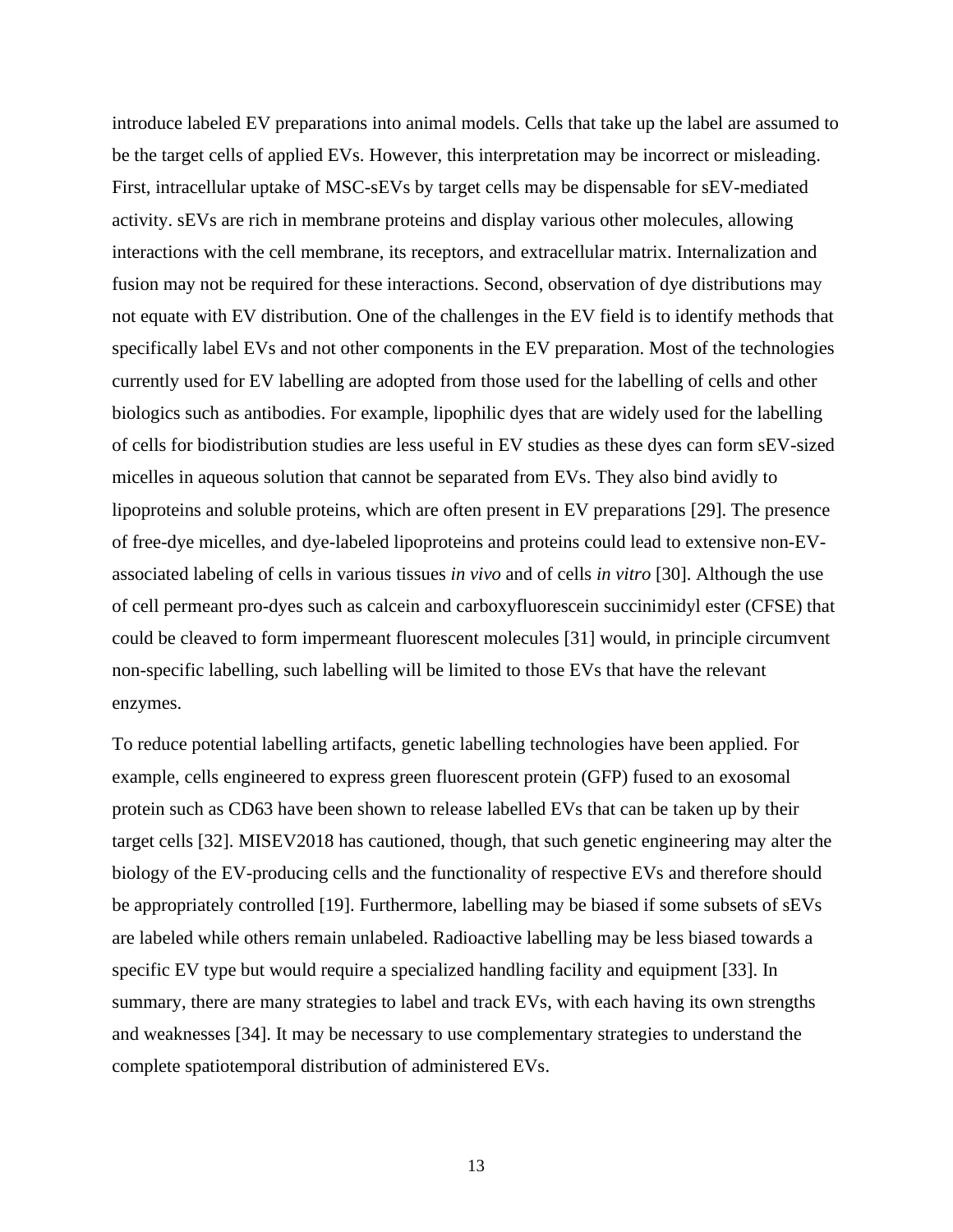# *Challenges in establishing a cause-and-effect link between attribute biological activity and disease resolution*

A general approach to the elucidation of the MoA by MSC-sEV preparations in eliciting a therapeutic effect is to analyze the RNA or protein cargo for candidates that might mediate the therapeutic effect. To validate the candidate in eliciting the therapeutic effect, a common strategy is to demonstrate a direct cause-and-effect of a candidate attribute and the therapeutic effect by "knock-out" or "knock-down" experiments. In such experiments, the candidate in the EV is eliminated or reduced by "knock-out" or "knock-down" of the gene encoding for the candidate in the EV-producing cells. A direct cause and effect is frequently considered to be validated if the efficacy of the modified EVs is attenuated or lost. However, MISEV2018 specifically cautioned that such a "*conclusion may or may not be valid*" because the manipulation of the EV donor cells may lead to major alterations resulting in changes in the quantity and quality of their released EVs [\[19\]](#page-21-4).

## *Fully characterized MoA*

In summary, identifying the spatiotemporal SoA of MSC-sEVs and establishing the cause and effect of a candidate EV attribute in mediating an EV effect remain challenging and may require substantial technological development and advancement in the field. Consequently, it is unrealistic to expect that the MoA of MSC-sEV products can be fully characterized prior to clinical testing.

## **Strategies in identifying MSC-sEV attributes for potency assays**

The MoA of many biologics and cell products is complex and for the most part not fully characterised. For such products, US FDA has recommended the use of an array matrix consisting of several potency assays, as one assay alone will not sufficiently capture the complexity of the MoA (https://www.fda.gov/media/79856/download). An array matrix is appropriate for MSC-sEV preparations, as their multi-faceted MoA involves modulation of several biological, physiological and pathological processes.

Before a potency test can be developed, it is necessary to first determine the pathological processes that are modulated by the MSC-sEV preparation in a pre-clinical animal model and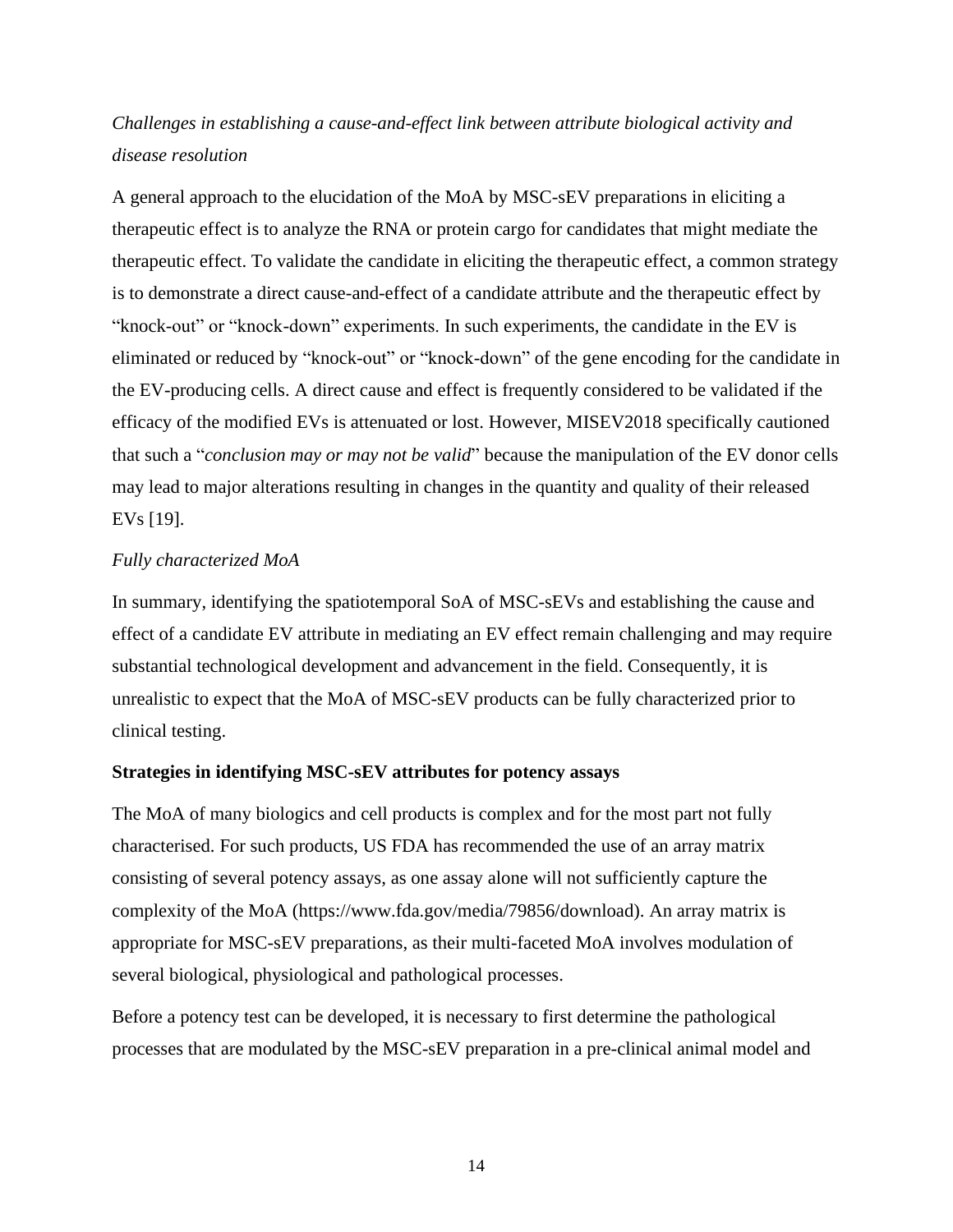then map each modulation to a biological activity that could be elicited by an attribute in the MSC-sEV preparation. We illustrate this strategy by the two examples below.

In the first report of therapeutic MSC-EVs, Bruno et al. reported that MSC EV preparation of 80 nm to 1 µm protect against glycerol-induced acute kidney injury [\[6\]](#page-20-5). One of the associated pathological processes was tissue injury that leads to cell death, and the biological activities induced by this MSC EV preparation were enhanced cell proliferation and apoptosis resistance. The attributes in this preparation that elicited these activities were identified as the mRNAs of *CCNB1*, *CDK8* and *CDC6*; protein growth factors such as the insulin growth factor (IGF)-1 and hepatocyte growth factor (HGF); and miRNAs such as miR-486-5p, miR-126 and miR-34 [\[35\]](#page-24-8). Therefore, the candidate potency assays to predict the potency of this MSC-EV preparation against acute kidney injury could be quantitative RT-PCR assays to measure the mRNAs levels of *CCNB1*, *CDK8*, and *CDC6* or of miRNAs such as miR-486-5p, miR-126 and miR-34. In addition, antibody-based assays such as enzyme-linked immunosorbent assay (ELISA) to measure growth factors and proteins in the IGF-1 and HGF signaling pathways appear appropriate.

In the second report, Lai et al. 2010 published that MSC-sEV preparation of 110-130 nm reduce myocardial ischemia/reperfusion injury [\[5\]](#page-20-4) by alleviating reperfusion-associated pathological processes such as depleted ATP levels, increased oxidative stress and apoptosis by inducing biological activities such as increasing ATP synthesis, reducing anti-oxidative stress through the degradation of denatured proteins and activating survival signalling via AKT activity. These biological activities could be mapped to ATP-generating enzymes such as pyruvate kinase, 20S proteasome and CD73/ecto-5'-nucleotidase present in MSC-sEV preparations, respectively [\[36-](#page-24-9) [38\]](#page-24-9). Therefore, probable candidate potency assays to predict the potency of this MSC-sEV preparation against myocardial ischemia/reperfusion injury could be enzymatic assays for pyruvate kinase, 20S proteasome and CD73.

As illustrated by the two examples, the potency assays for MSC-sEV preparations are likely to vary for different diseases and may also be different for similar pathological processes, e.g. apoptosis. This could be due to differences in the manufacturing scheme of MSC-sEV preparations resulting in enrichment of different components, as discussed above, functional redundancies among the EV cargo, where more than one attribute exerts similar biological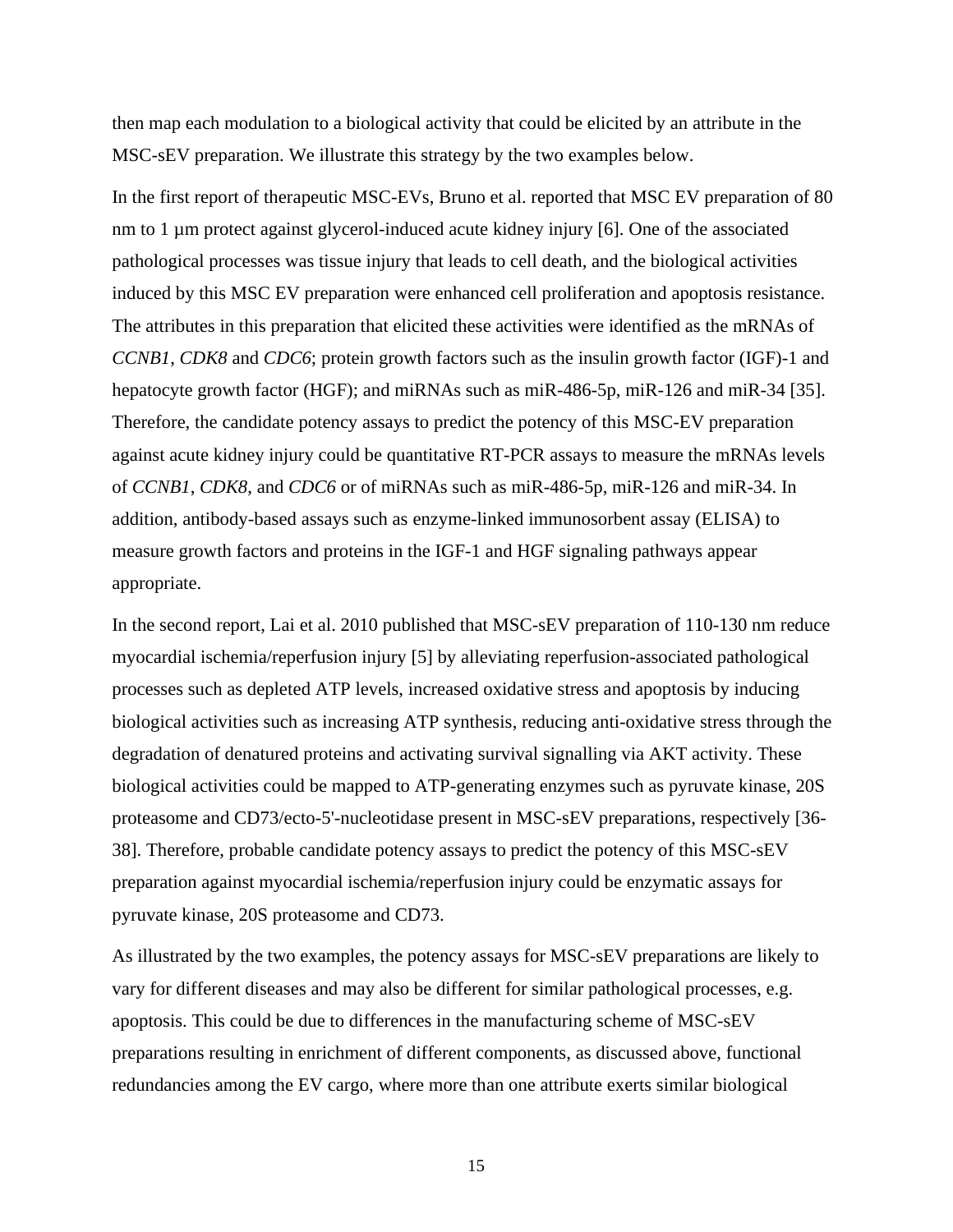activity, or multiple effects, where one attribute exerts more than one biological activity. Therefore, each MSC-sEV preparation that improves disease in an animal model should have demonstrable effects on one or more pathological process/es relating to the disease. If the biological activities modulating these processes can be mapped to attributes in the MSC-sEV preparation, then quantification of each attribute could be developed into a potency assay to determine the potency of that MSC-sEV preparation for that specific disease.

### **Generic technical considerations in developing potency assays**

Potency assays could be animal-, organoid, tissue or cell-based biological assays or biochemical assays. In animal-based biological assays, the response of the organism to the product is measured. An example is the Lethal Dose 50 (LD50) test. Of note in view of the efforts towards replacement, reduction, and refinement - the 3R principle - animal testing as potency assay should be used as a measure of last resort only, if no other bioassay is available [\[39\]](#page-24-10). Cell-based assays essentially measure the cellular responses to a product, e.g., proliferation (for example T cell proliferation evaluated by a mixed lymphocyte reaction assay); cell death, cytokine release, signal transduction, gene transcription or migration (for example using transmigration assays). Biochemical assays measure biochemical activity such as enzyme activities or ion flux.

Independent of the type of assay, potency assays for MSC-sEV preparations should be qualified and validated for their quantitativeness, sensitivity, accuracy, precision and robustness. Clearly, not all assays will perform well in all of these parameters. Animal-based assays are less robust quantitatively but reflect complex biology better. Tissue or cell-based assays using animal or human cell/tissue materials help to reduce the usage of animal models, however, due to donor variabilities they may not help to increase quantitative robustness. Quantitative robustness can be increased upon using cell line cells within the functional assay. Notably, neither primary tissues/cells nor cell line cells will reflect the complex biology as well as animal-based assays but will reflect a much broader spectrum of biological functions than biochemical assays. Biochemical tests such as enzyme assays can be quantitative but measure a very narrow spectrum of biological functions. As described above, these disadvantages can be readily mitigated by the use of multiple assays (array matrix).

As potency assays are one of the gatekeepers for the release of drug products, these assays will have to be stringently validated where possible. According to the ICH guidance for validation of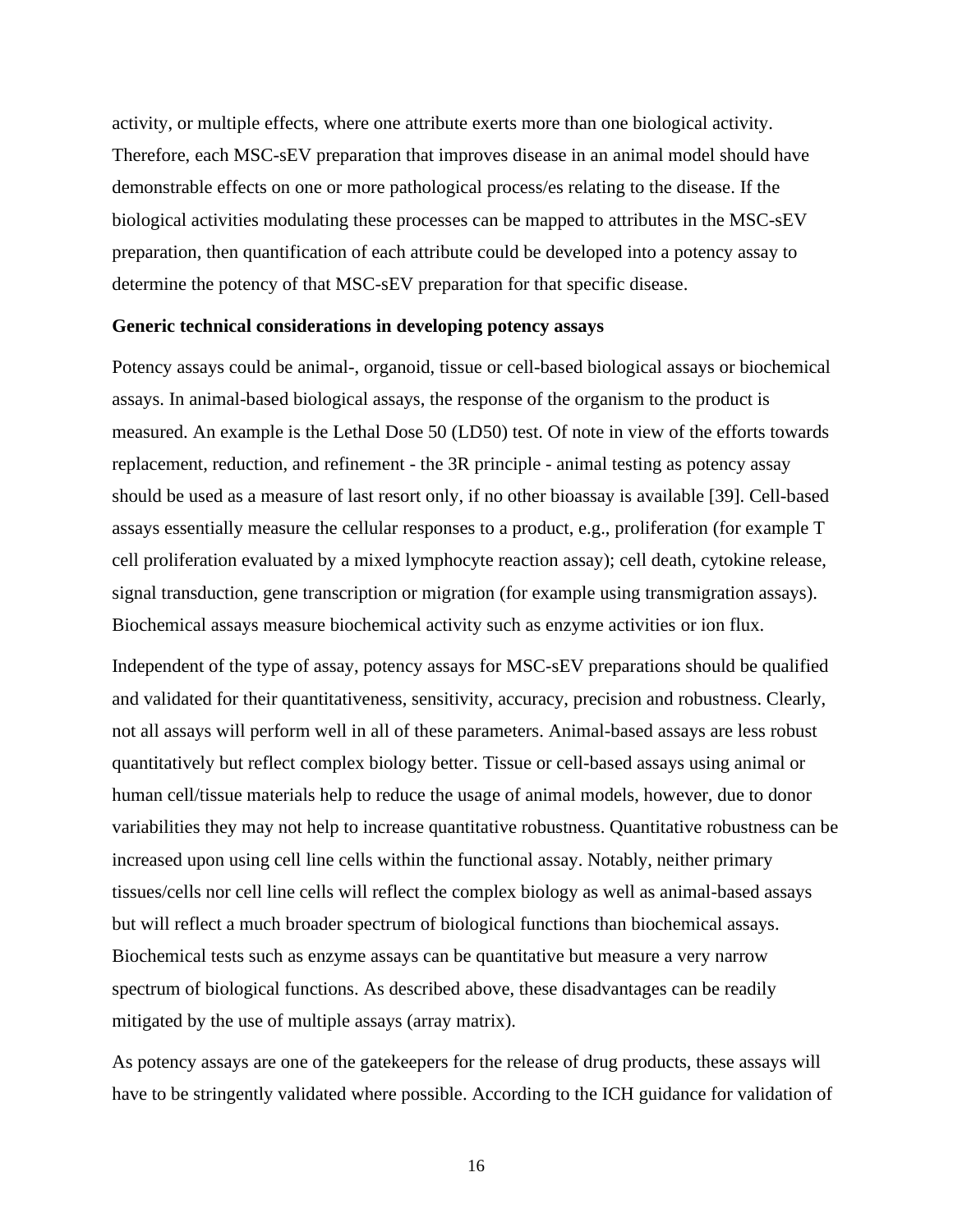analytical procedures (https://database.ich.org/sites/default/files/Q2\_R1\_\_Guideline.pdf), potency assays should be validated on the following key parameters: **analytical procedure,** which describes the steps to perform the assay in its entirety; **specificity,** to assess unequivocally the analyte in the presence of other components that may be expected to be present; **accuracy,** or ability to measure close to the true or reference value; and **precision,** where measures from multiple sampling of the same sample under the prescribed conditions are in close agreement**.** Other parameters include the **detection limit, quantitation limit, linearity range and robustness.**

### **Considerations in designing potency assays for a MSC-sEV preparation**

MSC-sEV preparations, being biological preparations, impose some constraints on the design of potency assays such as:

*Time* Unlike small molecules, complex biological products such as MSC-sEV preparations may have much shorter shelf-life that can impose a time constraint on the testing for product release. Assays, e.g. animal testing, that require a lengthy period of testing (up to months) may significantly consume the shelf-life of the product and thus reduce the commercial viability upon release.

*Availability of reagents* Production of MSC-sEV preparations is currently expensive and of limited scalability. As such, the amount of material needed for an assay should be considered early in assay choice and design so that minimal material is consumed during testing. For assays requiring cells or other biological reagents such as antibodies, the availability or supply of these assay reagents with lot-to-lot consistency is critical and will be a decisive element in the choice and design of the assay. For cell-based assays, this limitation could be mitigated by using immortalized cell lines and establishing standard operating procedures for preparing, culturing and passaging cells, and by banking validated cells in a standard two-tier banking system of Master Cell Bank (MCB) and Working Cell Bank (WCB). The risk posed by the uncertainty of consistent availability or supply of biological reagents such as antibodies and recombinant proteins could also be mitigated by documenting cell source, e.g. hybridoma clone ID, the immunogen/plasmid used and the separation process so that alternative supply sources could be developed if necessary.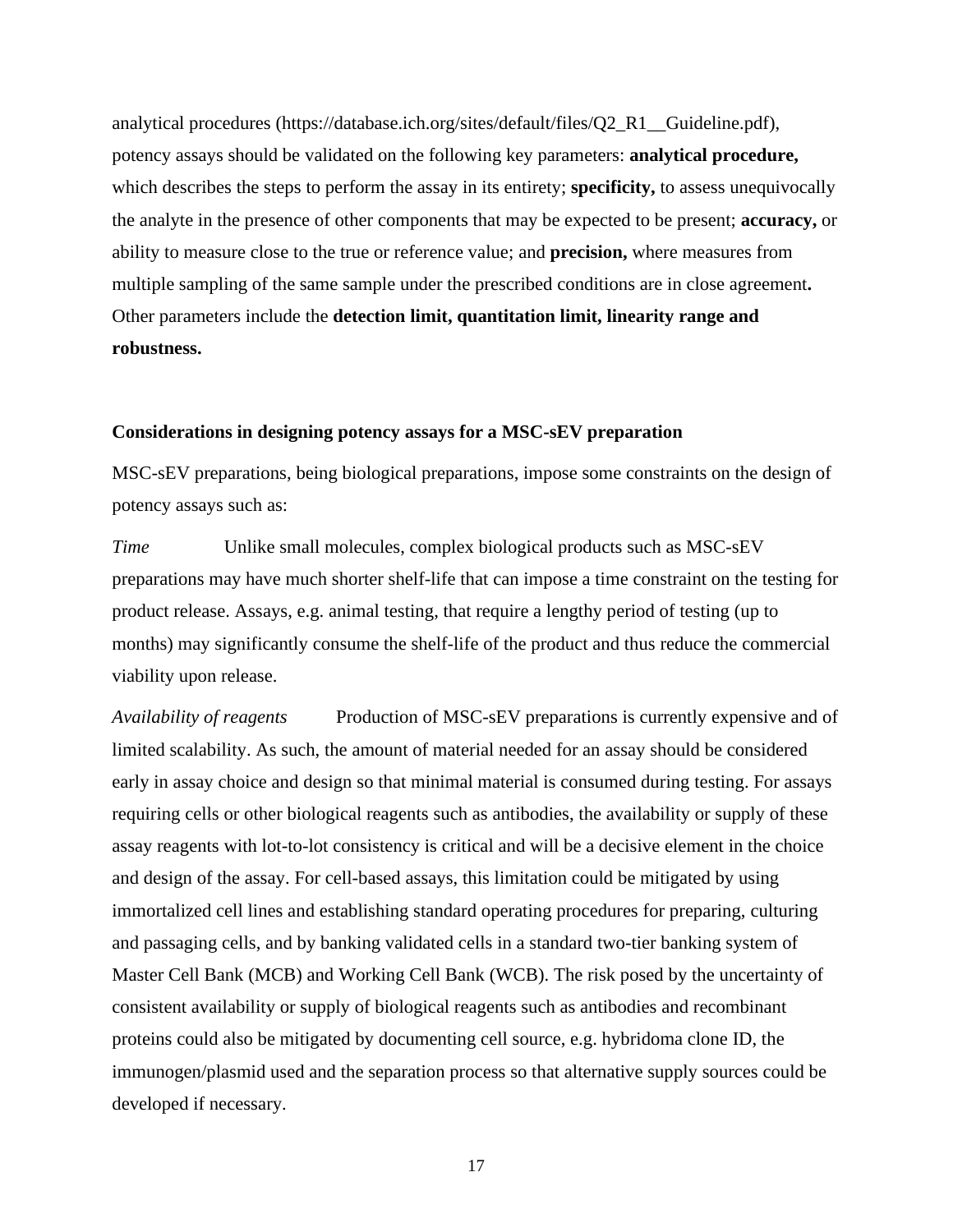*Reference materials* A key aspect of a potency assay is the measurement readout, which "*should be expressed in units of activity calibrated against an international or national reference standard, when available and appropriate for the assay utilized.*" [\[39\]](#page-24-10). As the potency test for MSC-sEV preparations is likely to be an array matrix consisting of multiple assays, each individual assay will require its own reference standard. For established biochemical assays such as enzyme activity assays, validated international or national reference standards, usually in the form of the chemical substrates or products, are generally available. In the case of cell-based assays such as mixed lymphocyte reaction or proliferation assays, which are generally comparative assays, the ideal comparator will be a validated MSC-sEV preparation but this is currently not available. Thus, there should be parallel efforts to develop comparators such as reference banks of stable lyophilized MSC-sEV preparations, liposomes or EV mimetics.

### **Conclusions**

MSC-sEVs are now widely accepted as the major mediator of the therapeutic efficacy of MSCs against a wide spectrum of diseases. As non-living cellular products, MSC-sEVs merge the therapeutic potency of relatively large, living MSCs with the safety of nano-sized, non-living vesicles. A major impediment to the translation of MSC-sEV preparations into therapeutic products is in defining potency metrics, i.e. the measure of the specific ability or capacity of a product to achieve a defined biological effect [\[39\]](#page-24-10). The challenge arises in part from the biological complexity of MSC-sEV preparations. As nano-sized lipid membrane vesicles with the capacity to carry relatively large cargo of hundreds to thousands of proteins, nucleic acids and other biomolecules, MSC-sEVs are intrinsically complex and can potentially influence diverse biological activities. This complexity is further complicated by variables associated with the broad variety of MSC sources, culture systems, and sEV enrichment processes.

The complexity of MSC-sEV preparations, combined with the wide spectrum of diseases against which they act, suggest that the therapeutic MoA will likely involve a disease-specific permutation of the diverse attributes present in MSC-sEV cargo. We anticipate that a full characterization of all aspects of the MoA cannot be expected before the start of clinical testing, and that an established potency assay may not be needed for phase I/II clinical trials. Investigators should nevertheless prepare for and envision an array of potency assays that will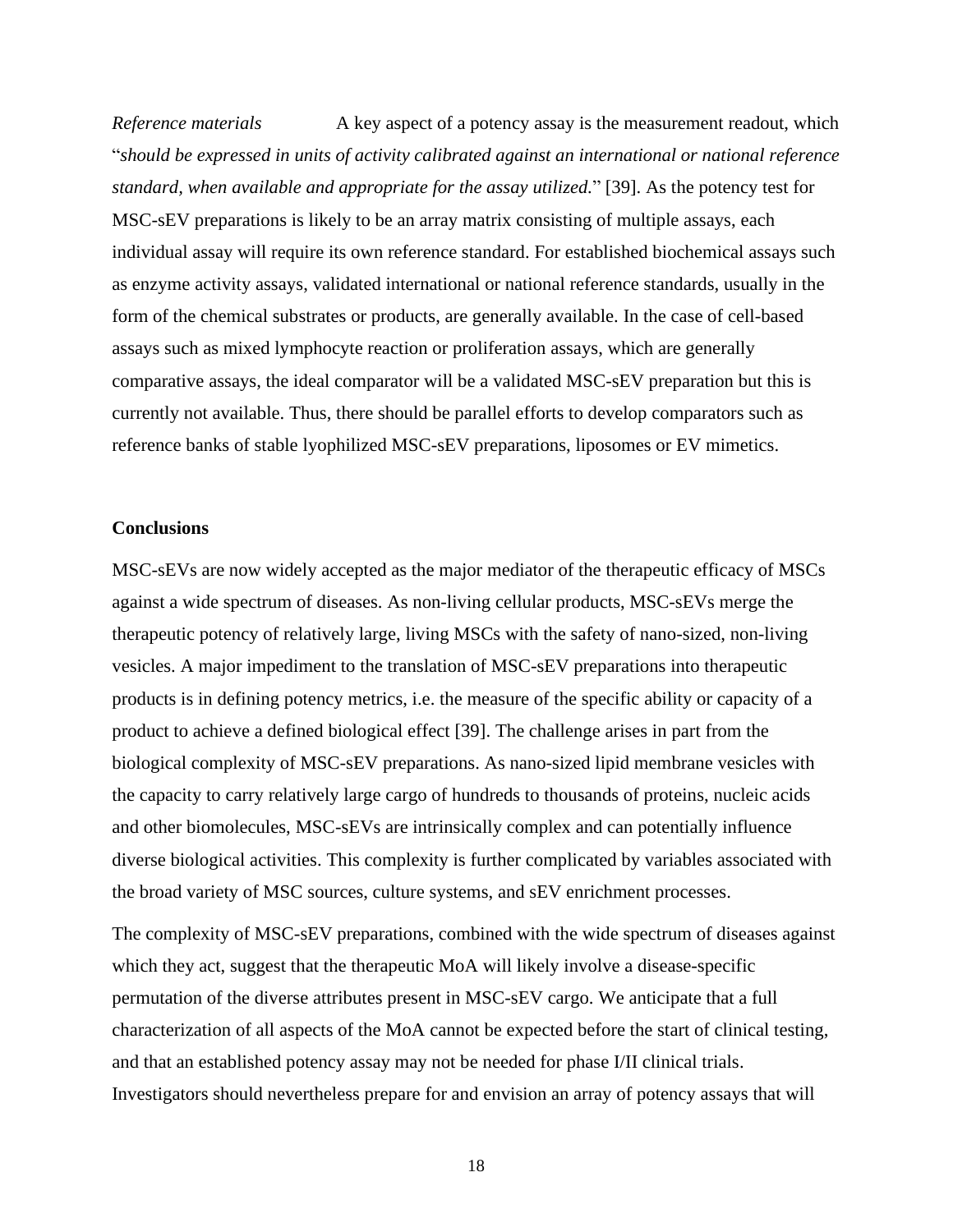correlate with the clinical outcomes. Despite the multiple challenges that we have highlighted, the development of good potency assays for MSC-sEV products is highly tractable through reference to guidance issued by ICH, EMEA and FDA (Figure 2). A fully characterized MoA would be ideal for the development of a potency test, but may not always be available for complex biological products such as MSC-EV preparations. However, this could be mitigated by the use of multiple assays (matrix array) to measure multiple MSC-sEV attributes that correlate with the multiple biological activities of a complex MoA in the intended use. As with all potency assays, MSC-sEV potency assays will have to be validated to demonstrate that the results are specific, accurate, precise and quantitative over reasonably large dynamic ranges.

In conclusion, we believe that based on the current state of the art, the development of rigorous potency assays for MSC-sEV preparations in compliance with guidance from major regulatory bodies is tractable with the challenging caveat that the specific components in the MSC-sEV preparation that modulate key pathological processes in the target disease can be determined (Figure 2). These assays will ensure that only MSC-sEV products of consistent potency are released for clinical testing or therapeutic use. This will promote rigorous, robust clinical testing of MSC-sEV-based drug products and accelerate clinical translation of medicinal MSC-sEV products.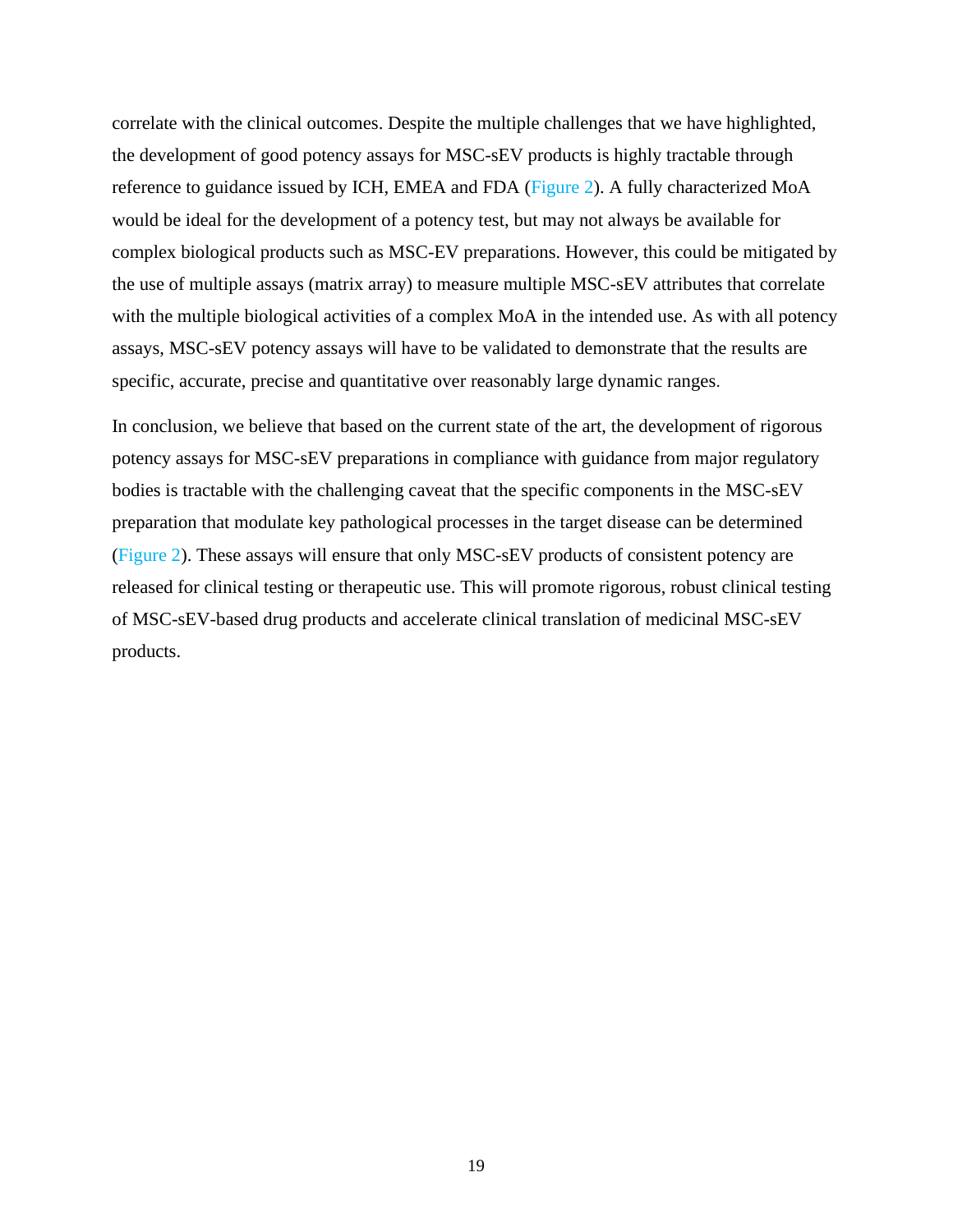#### **Acknowledgements**

JG is supported by the Christian Doppler Research Association within the Christian Doppler Laboratory on Biotechnology of Skin Aging as well as by the Austrian Federal Ministry of Digitial and Economic Affairs and the National Foundation for Research, Technology and Development. SMD acknowledges the support of National Institute for Health Research University College London Hospitals Biomedical Research Centre (BRC233/CM/SD/101320) and the British Heart Foundation (PG/18/44/33790). KWW acknowledges support from the US National Institutes of Health: DA040385, DA047807, AI144997, MH118164, UG3CA241694. CPL received funding by the Academia Sinica Innovative Materials and Analysis Technology Exploration (i-MATE) Program ASiMATE-107-33. KWW has received research funding from the US National Institutes of Health (DA040385, DA047807, AI144997, MH118164, UG3CA241694, AG057430), the Michael J. Fox Foundation, and AgriSciX, Inc. DMH and BG received funding by ERA-NET EuroTransBio and BG also of the LeitmarktAgentur.NRW and European Union (European Regional Development Fund 2014–2020) and the EU Commission for the Horizon 2020 project EVPRO [H2020-NMBP-TR-IND-2018]. ABHC, RCL, WST and SKL are supported by A\*STAR under its HBMS Industry Alignment Fund Pre-Positioning (IAF-PP) (Award ref no. H19H610026).

### **Disclosures:**

MG: consulting and advisory role in MDimune

JG is co-founder and scientific advisor of Evercyte GmbH

YWY: co-founder, share-holder and employee of ExoCoBio Inc.

KWW: consulting role in MycoMed Technologies, Mosaic Ventures, Guidepoint, NeuroTrauma Sciences.

BG: scientific advisory board member of Evox Therapeutics and Innovex Therapeutics SL.

SKL: founder of Paracrine Therapeutics; scientific advisory role in Ilias Biologics and ExoCoBio Inc.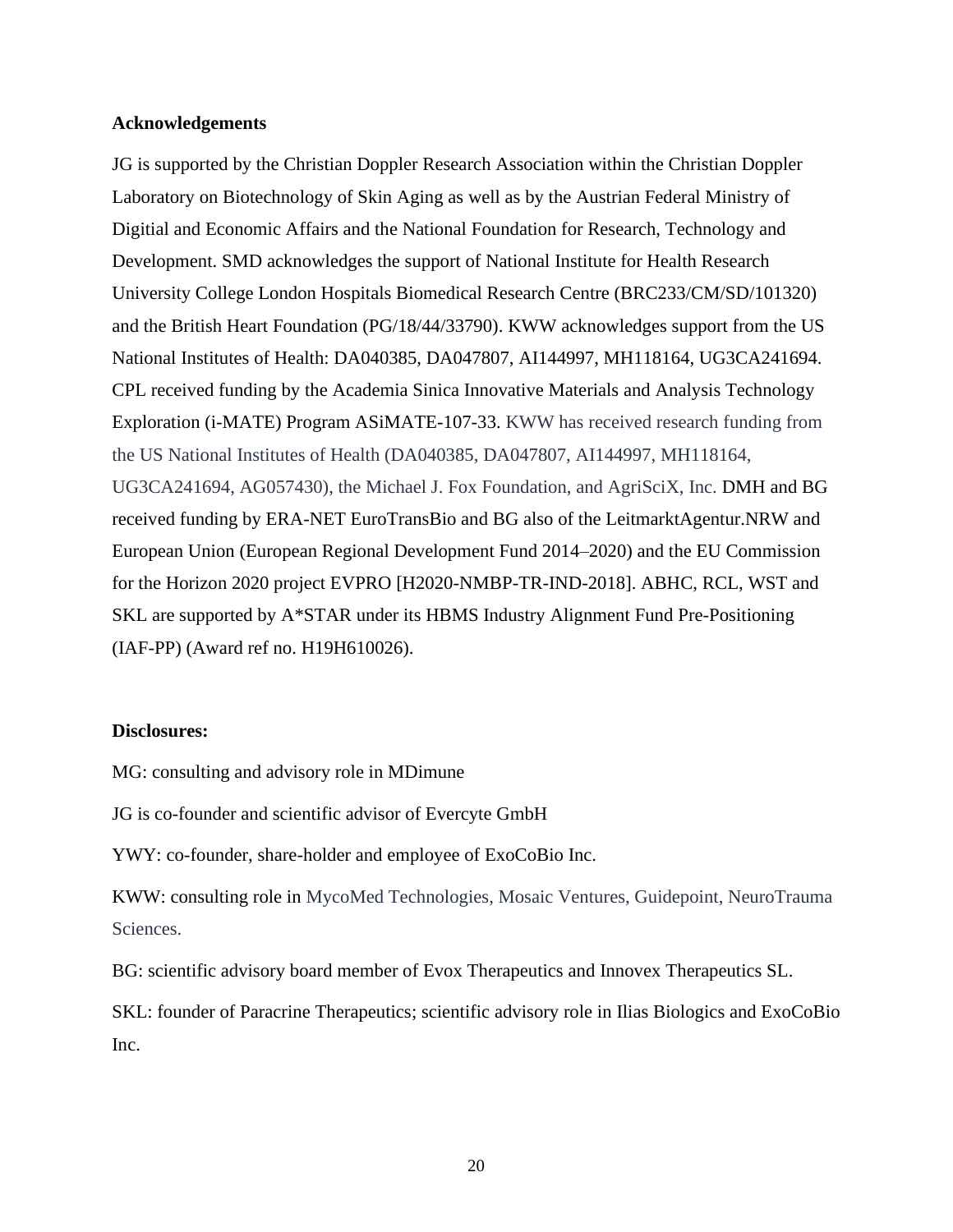## **References**

<span id="page-20-0"></span>[1] J. Galipeau, L. Sensebe, Mesenchymal Stromal Cells: Clinical Challenges and Therapeutic Opportunities, Cell Stem Cell 22(6) (2018) 824-833.

<span id="page-20-1"></span>[2] S.E. Haynesworth, M.A. Baber, A.I. Caplan, Cytokine expression by human marrow-derived mesenchymal progenitor cells in vitro: effects of dexamethasone and IL-1 alpha, J Cell Physiol 166(3) (1996) 585-92.

<span id="page-20-2"></span>[3] A.I. Caplan, J.E. Dennis, Mesenchymal stem cells as trophic mediators, J Cell Biochem 98(5) (2006) 1076-84.

<span id="page-20-3"></span>[4] L. Timmers, S.K. Lim, F. Arslan, J.S. Armstrong, I.E. Hoefer, P.A. Doevendans, J.J. Piek, R.M. El Oakley, A. Choo, C.N. Lee, G. Pasterkamp, D.P. de Kleijn, Reduction of myocardial infarct size by human mesenchymal stem cell conditioned medium, Stem Cell Res 1(2) (2007) 129-37.

<span id="page-20-4"></span>[5] R.C. Lai, F. Arslan, M.M. Lee, N.S. Sze, A. Choo, T.S. Chen, M. Salto-Tellez, L. Timmers, C.N. Lee, R.M. El Oakley, G. Pasterkamp, D.P. de Kleijn, S.K. Lim, Exosome secreted by MSC reduces myocardial ischemia/reperfusion injury, Stem Cell Res **4** (2010) 214-222.

<span id="page-20-5"></span>[6] S. Bruno, C. Grange, M.C. Deregibus, R.A. Calogero, S. Saviozzi, F. Collino, L. Morando, A. Busca, M. Falda, B. Bussolati, C. Tetta, G. Camussi, Mesenchymal stem cell-derived microvesicles protect against acute tubular injury, J Am Soc Nephrol 20(5) (2009) 1053-67.

<span id="page-20-10"></span>[7] T.R. Doeppner, J. Herz, A. Gorgens, J. Schlechter, A.K. Ludwig, S. Radtke, K. de Miroschedji, P.A. Horn, B. Giebel, D.M. Hermann, Extracellular Vesicles Improve Post-Stroke Neuroregeneration and Prevent Postischemic Immunosuppression, Stem Cells Transl Med 4(10) (2015) 1131-43.

[8] J. He, Y. Wang, S. Sun, M. Yu, C. Wang, X. Pei, B. Zhu, J. Wu, W. Zhao, Bone marrow stem cellsderived microvesicles protect against renal injury in the mouse remnant kidney model, Nephrology 17(5) (2012) 493-500.

<span id="page-20-6"></span>[9] T. Lener, M. Gimona, L. Aigner, V. Borger, E. Buzas, G. Camussi, N. Chaput, D. Chatterjee, F.A. Court, H.A. Del Portillo, L. O'Driscoll, S. Fais, J.M. Falcon-Perez, U. Felderhoff-Mueser, L. Fraile, Y.S. Gho, A. Gorgens, R.C. Gupta, A. Hendrix, D.M. Hermann, A.F. Hill, F. Hochberg, P.A. Horn, D. de Kleijn, L. Kordelas, B.W. Kramer, E.M. Kramer-Albers, S. Laner-Plamberger, S. Laitinen, T. Leonardi, M.J. Lorenowicz, S.K. Lim, J. Lotvall, C.A. Maguire, A. Marcilla, I. Nazarenko, T. Ochiya, T. Patel, S. Pedersen, G. Pocsfalvi, S. Pluchino, P. Quesenberry, I.G. Reischl, F.J. Rivera, R. Sanzenbacher, K. Schallmoser, I. Slaper-Cortenbach, D. Strunk, T. Tonn, P. Vader, B.W. van Balkom, M. Wauben, S.E. Andaloussi, C. Thery, E. Rohde, B. Giebel, Applying extracellular vesicles based therapeutics in clinical trials - an ISEV position paper, J Extracell Vesicles 4 (2015) 30087.

<span id="page-20-7"></span>[10] L. Kordelas, V. Rebmann, A.K. Ludwig, S. Radtke, J. Ruesing, T.R. Doeppner, M. Epple, P.A. Horn, D.W. Beelen, B. Giebel, MSC-derived exosomes: a novel tool to treat therapy-refractory graftversus-host disease, Leukemia 28(4) (2014) 970-3.

<span id="page-20-8"></span>[11] A. Warnecke, J. Schulze, J. Hollerweger, T. Lassacher, K. Pachler, H.-M. Binder, A. Desgeorges, Weidler, M. Mayr, P. Romanelli, S. Couillard-Despres, H. Staecker, J. Nelson-Brantley, A. Traweger, E. Rohde, M. Gimona, First-in-human application of umbilical cord mesenchymal stromal cell-derived exosomes for the prevention of fibrosis following cochlear implant surgery., JOURNAL OF EXTRACELLULAR VESICLES VOL. 8:sup1, 1593587 (2019).

<span id="page-20-9"></span>[12] W. Nassar, M. El-Ansary, D. Sabry, M.A. Mostafa, T. Fayad, E. Kotb, M. Temraz, A.N. Saad, W. Essa, H. Adel, Umbilical cord mesenchymal stem cells derived extracellular vesicles can safely ameliorate the progression of chronic kidney diseases, Biomater Res 20 (2016) 21.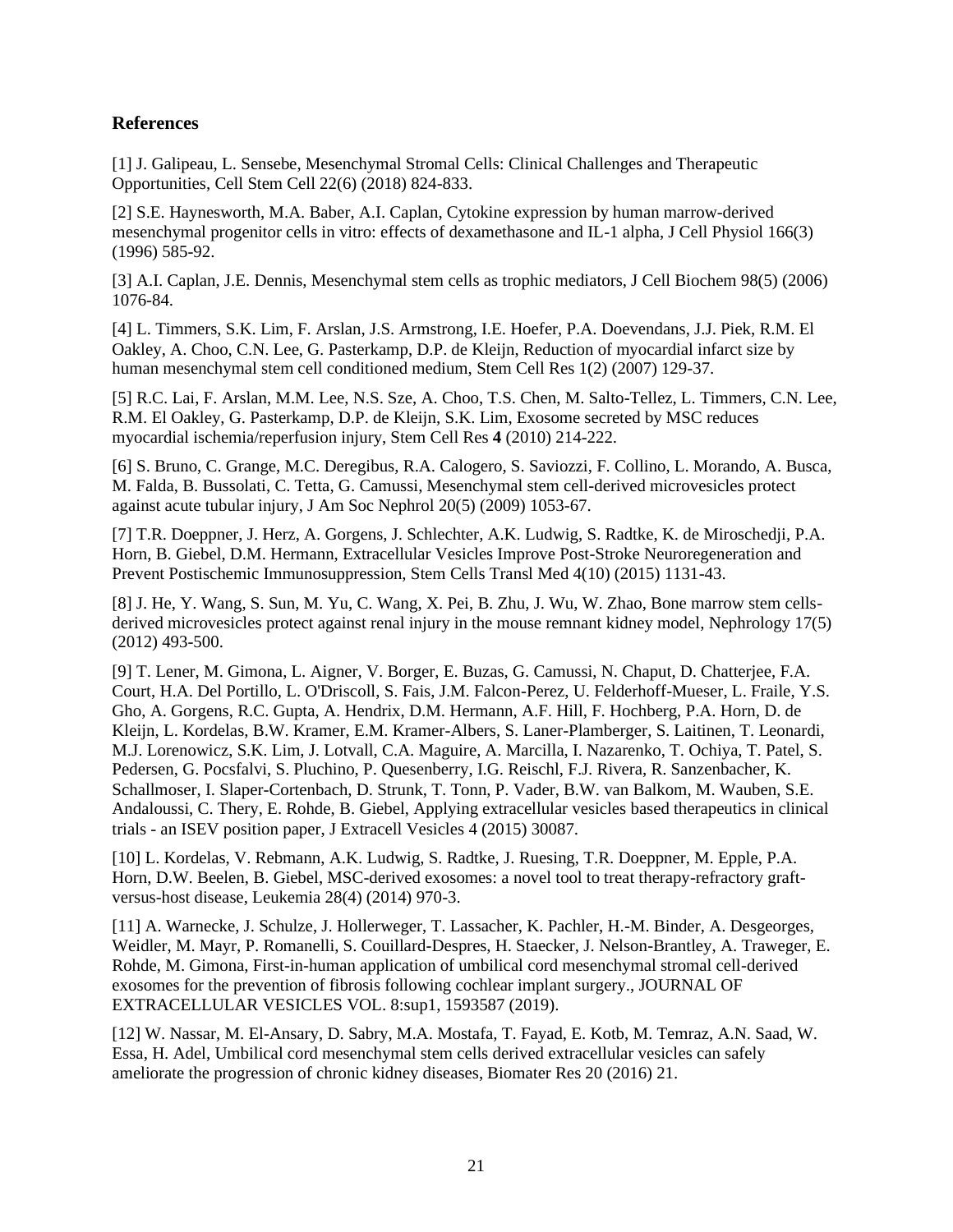<span id="page-21-0"></span>[13] V. Sengupta, S. Sengupta, A. Lazo, P. Woods, A. Nolan, N. Bremer, Exosomes Derived from Bone Marrow Mesenchymal Stem Cells as Treatment for Severe COVID-19, Stem cells and development 29(12) (2020) 747-754.

<span id="page-21-1"></span>[14] K.W. Witwer, B.W.M. Van Balkom, S. Bruno, A. Choo, M. Dominici, M. Gimona, A.F. Hill, D. De Kleijn, M. Koh, R.C. Lai, S.A. Mitsialis, L.A. Ortiz, E. Rohde, T. Asada, W.S. Toh, D.J. Weiss, L. Zheng, B. Giebel, S.K. Lim, Defining mesenchymal stromal cell (MSC)-derived small extracellular vesicles for therapeutic applications, Journal of extracellular vesicles 8(1) (2019) 1609206-1609206.

<span id="page-21-2"></span>[15] D.G. Phinney, Functional heterogeneity of mesenchymal stem cells: implications for cell therapy, J Cell Biochem 113(9) (2012) 2806-12.

[16] W. Vogel, F. Grunebach, C.A. Messam, L. Kanz, W. Brugger, H.J. Buhring, Heterogeneity among human bone marrow-derived mesenchymal stem cells and neural progenitor cells, Haematologica 88(2) (2003) 126-33.

[17] D.G. Phinney, G. Kopen, W. Righter, S. Webster, N. Tremain, D.J. Prockop, Donor variation in the growth properties and osteogenic potential of human marrow stromal cells, J Cell Biochem 75(3) (1999) 424-36.

<span id="page-21-3"></span>[18] S. Radtke, A. Gorgens, B. Liu, P.A. Horn, B. Giebel, Human mesenchymal and murine stromal cells support human lympho-myeloid progenitor expansion but not maintenance of multipotent haematopoietic stem and progenitor cells, Cell Cycle 15(4) (2016) 540-5.

<span id="page-21-4"></span>[19] C. Théry, K.W. Witwer, E. Aikawa, M.J. Alcaraz, J.D. Anderson, R. Andriantsitohaina, A. Antoniou, T. Arab, F. Archer, G.K. Atkin-Smith, D.C. Ayre, J.-M. Bach, D. Bachurski, H. Baharvand, L. Balaj, S. Baldacchino, N.N. Bauer, A.A. Baxter, M. Bebawy, C. Beckham, A. Bedina Zavec, A. Benmoussa, A.C. Berardi, P. Bergese, E. Bielska, C. Blenkiron, S. Bobis-Wozowicz, E. Boilard, W. Boireau, A. Bongiovanni, F.E. Borràs, S. Bosch, C.M. Boulanger, X. Breakefield, A.M. Breglio, M.Á. Brennan, D.R. Brigstock, A. Brisson, M.L.D. Broekman, J.F. Bromberg, P. Bryl-Górecka, S. Buch, A.H. Buck, D. Burger, S. Busatto, D. Buschmann, B. Bussolati, E.I. Buzás, J.B. Byrd, G. Camussi, D.R.F. Carter, S. Caruso, L.W. Chamley, Y.-T. Chang, C. Chen, S. Chen, L. Cheng, A.R. Chin, A. Clayton, S.P. Clerici, A. Cocks, E. Cocucci, R.J. Coffey, A. Cordeiro-da-Silva, Y. Couch, F.A.W. Coumans, B. Coyle, R. Crescitelli, M.F. Criado, C. D'Souza-Schorey, S. Das, A. Datta Chaudhuri, P. de Candia, E.F. De Santana, O. De Wever, H.A. del Portillo, T. Demaret, S. Deville, A. Devitt, B. Dhondt, D. Di Vizio, L.C. Dieterich, V. Dolo, A.P. Dominguez Rubio, M. Dominici, M.R. Dourado, T.A.P. Driedonks, F.V. Duarte, H.M. Duncan, R.M. Eichenberger, K. Ekström, S. El Andaloussi, C. Elie-Caille, U. Erdbrügger, J.M. Falcón-Pérez, F. Fatima, J.E. Fish, M. Flores-Bellver, A. Försönits, A. Frelet-Barrand, F. Fricke, G. Fuhrmann, S. Gabrielsson, A. Gámez-Valero, C. Gardiner, K. Gärtner, R. Gaudin, Y.S. Gho, B. Giebel, C. Gilbert, M. Gimona, I. Giusti, D.C.I. Goberdhan, A. Görgens, S.M. Gorski, D.W. Greening, J.C. Gross, A. Gualerzi, G.N. Gupta, D. Gustafson, A. Handberg, R.A. Haraszti, P. Harrison, H. Hegyesi, A. Hendrix, A.F. Hill, F.H. Hochberg, K.F. Hoffmann, B. Holder, H. Holthofer, B. Hosseinkhani, G. Hu, Y. Huang, V. Huber, S. Hunt, A.G.-E. Ibrahim, T. Ikezu, J.M. Inal, M. Isin, A. Ivanova, H.K. Jackson, S. Jacobsen, S.M. Jay, M. Jayachandran, G. Jenster, L. Jiang, S.M. Johnson, J.C. Jones, A. Jong, T. Jovanovic-Talisman, S. Jung, R. Kalluri, S.-i. Kano, S. Kaur, Y. Kawamura, E.T. Keller, D. Khamari, E. Khomyakova, A. Khvorova, P. Kierulf, K.P. Kim, T. Kislinger, M. Klingeborn, D.J. Klinke, M. Kornek, M.M. Kosanović, Á.F. Kovács, E.-M. Krämer-Albers, S. Krasemann, M. Krause, I.V. Kurochkin, G.D. Kusuma, S. Kuypers, S. Laitinen, S.M. Langevin, L.R. Languino, J. Lannigan, C. Lässer, L.C. Laurent, G. Lavieu, E. Lázaro-Ibáñez, S. Le Lay, M.-S. Lee, Y.X.F. Lee, D.S. Lemos, M. Lenassi, A. Leszczynska, I.T.S. Li, K. Liao, S.F. Libregts, E. Ligeti, R. Lim, S.K. Lim, A. Linē, K. Linnemannstöns, A. Llorente, C.A. Lombard, M.J. Lorenowicz, Á.M. Lörincz, J. Lötvall, J. Lovett, M.C. Lowry, X. Loyer, Q. Lu, B. Lukomska, T.R. Lunavat, S.L.N. Maas, H. Malhi, A. Marcilla, J. Mariani, J. Mariscal, E.S. Martens-Uzunova, L. Martin-Jaular, M.C. Martinez, V.R. Martins, M. Mathieu, S. Mathivanan, M. Maugeri, L.K. McGinnis, M.J. McVey, D.G. Meckes, K.L. Meehan, I. Mertens, V.R. Minciacchi, A.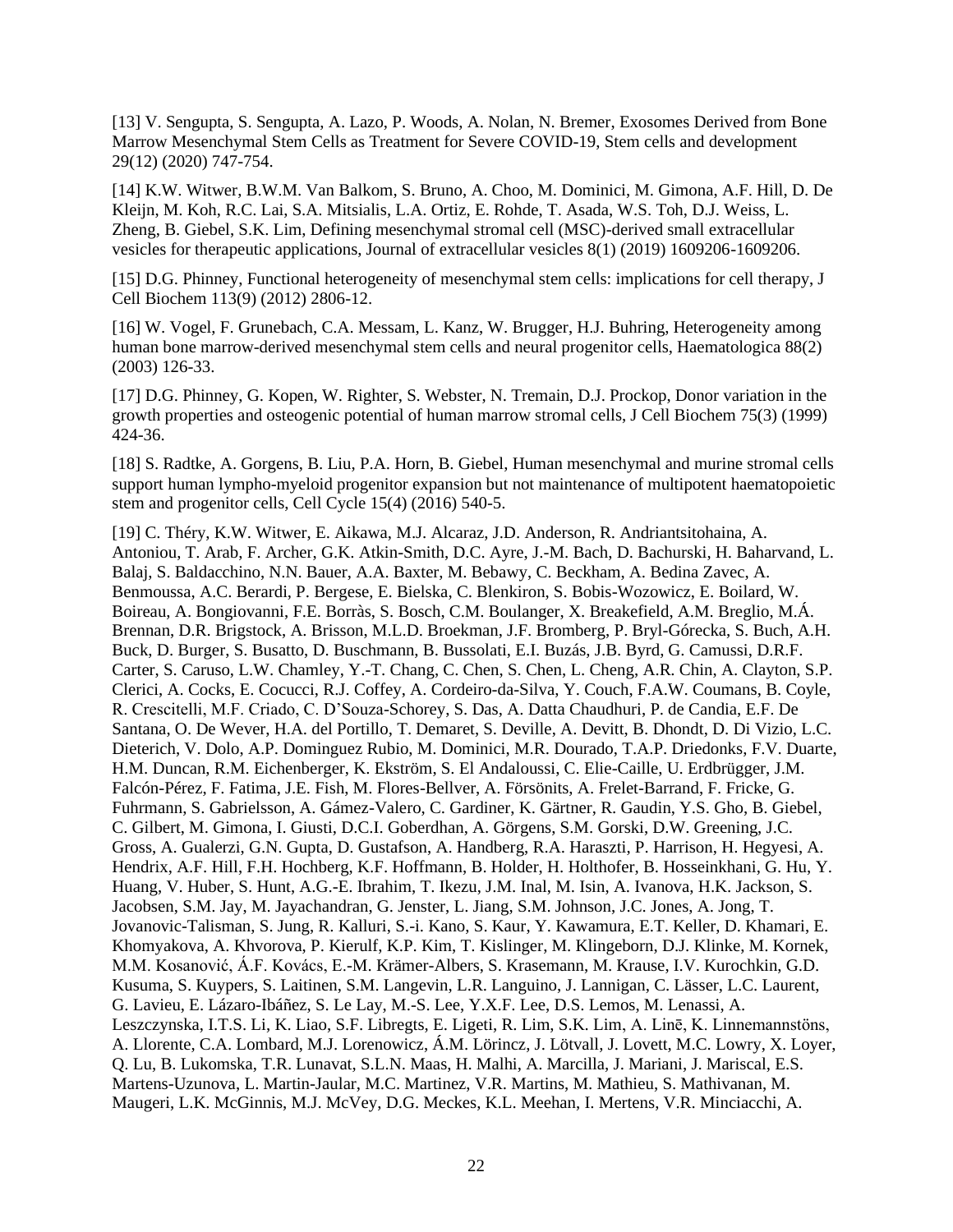Möller, M. Møller Jørgensen, A. Morales-Kastresana, J. Morhayim, F. Mullier, M. Muraca, L. Musante, V. Mussack, D.C. Muth, K.H. Myburgh, T. Najrana, M. Nawaz, I. Nazarenko, P. Nejsum, C. Neri, T. Neri, R. Nieuwland, L. Nimrichter, J.P. Nolan, E.N.M. Nolte-'t Hoen, N. Noren Hooten, L. O'Driscoll, T. O'Grady, A. O'Loghlen, T. Ochiya, M. Olivier, A. Ortiz, L.A. Ortiz, X. Osteikoetxea, O. Østergaard, M. Ostrowski, J. Park, D.M. Pegtel, H. Peinado, F. Perut, M.W. Pfaffl, D.G. Phinney, B.C.H. Pieters, R.C. Pink, D.S. Pisetsky, E. Pogge von Strandmann, I. Polakovicova, I.K.H. Poon, B.H. Powell, I. Prada, L. Pulliam, P. Quesenberry, A. Radeghieri, R.L. Raffai, S. Raimondo, J. Rak, M.I. Ramirez, G. Raposo, M.S. Rayyan, N. Regev-Rudzki, F.L. Ricklefs, P.D. Robbins, D.D. Roberts, S.C. Rodrigues, E. Rohde, S. Rome, K.M.A. Rouschop, A. Rughetti, A.E. Russell, P. Saá, S. Sahoo, E. Salas-Huenuleo, C. Sánchez, J.A. Saugstad, M.J. Saul, R.M. Schiffelers, R. Schneider, T.H. Schøyen, A. Scott, E. Shahaj, S. Sharma, O. Shatnyeva, F. Shekari, G.V. Shelke, A.K. Shetty, K. Shiba, P.R.M. Siljander, A.M. Silva, A. Skowronek, O.L. Snyder, R.P. Soares, B.W. Sódar, C. Soekmadji, J. Sotillo, P.D. Stahl, W. Stoorvogel, S.L. Stott, E.F. Strasser, S. Swift, H. Tahara, M. Tewari, K. Timms, S. Tiwari, R. Tixeira, M. Tkach, W.S. Toh, R. Tomasini, A.C. Torrecilhas, J.P. Tosar, V. Toxavidis, L. Urbanelli, P. Vader, B.W.M. van Balkom, S.G. van der Grein, J. Van Deun, M.J.C. van Herwijnen, K. Van Keuren-Jensen, G. van Niel, M.E. van Royen, A.J. van Wijnen, M.H. Vasconcelos, I.J. Vechetti, T.D. Veit, L.J. Vella, É. Velot, F.J. Verweij, B. Vestad, J.L. Viñas, T. Visnovitz, K.V. Vukman, J. Wahlgren, D.C. Watson, M.H.M. Wauben, A. Weaver, J.P. Webber, V. Weber, A.M. Wehman, D.J. Weiss, J.A. Welsh, S. Wendt, A.M. Wheelock, Z. Wiener, L. Witte, J. Wolfram, A. Xagorari, P. Xander, J. Xu, X. Yan, M. Yáñez-Mó, H. Yin, Y. Yuana, V. Zappulli, J. Zarubova, V. Žėkas, J.-y. Zhang, Z. Zhao, L. Zheng, A.R. Zheutlin, A.M. Zickler, P. Zimmermann, A.M. Zivkovic, D. Zocco, E.K. Zuba-Surma, Minimal information for studies of extracellular vesicles 2018 (MISEV2018): a position statement of the International Society for Extracellular Vesicles and update of the MISEV2014 guidelines, Journal of Extracellular Vesicles 7(1) (2018) 1535750.

<span id="page-22-0"></span>[20] T.S. Chen, F. Arslan, Y. Yin, S.S. Tan, R.C. Lai, A.B. Choo, J. Padmanabhan, C.N. Lee, D.P. de Kleijn, S.K. Lim, Enabling a robust scalable manufacturing process for therapeutic exosomes through oncogenic immortalization of human ESC-derived MSCs, J Transl Med 9 (2011) 47.

<span id="page-22-1"></span>[21] T.S. Chen, R.W.Y. Yeo, F. Arslan, Y. Yin, S.S. Tan, R.C. Lai, A.B.H. Choo, J. Padmanabhan, C.N. Lee, D. de Kleijn, K.H. Tan, S.K. Lim, Efficiency of Exosome Production Correlates Inversely with the Developmental Maturity of MSC Donors, Journal of Stem Cell Research & Therapy 3:145 (2013).

<span id="page-22-2"></span>[22] M. Monguió-Tortajada, C. Gálvez-Montón, A. Bayes-Genis, S. Roura, F.E. Borràs, Extracellular vesicle isolation methods: rising impact of size-exclusion chromatography, Cellular and Molecular Life Sciences 76(12) (2019) 2369-2382.

<span id="page-22-3"></span>[23] A.T. Reiner, K.W. Witwer, B.W.M. van Balkom, J. de Beer, C. Brodie, R.L. Corteling, S. Gabrielsson, M. Gimona, A.G. Ibrahim, D. de Kleijn, C.P. Lai, J. Lötvall, H.A. Del Portillo, I.G. Reischl, M. Riazifar, C. Salomon, H. Tahara, W.S. Toh, M.H.M. Wauben, V.K. Yang, Y. Yang, R.W.Y. Yeo, H. Yin, B. Giebel, E. Rohde, S.K. Lim, Concise Review: Developing Best-Practice Models for the Therapeutic Use of Extracellular Vesicles, Stem cells translational medicine 6(8) (2017) 1730-1739.

<span id="page-22-4"></span>[24] R.C. Lai, S.S. Tan, R.W. Yeo, A.B. Choo, A.T. Reiner, Y. Su, Y. Shen, Z. Fu, L. Alexander, S.K. Sze, S.K. Lim, MSC secretes at least 3 EV types each with a unique permutation of membrane lipid, protein and RNA, J Extracell Vesicles 5 (2016) 29828.

<span id="page-22-5"></span>[25] M. Dominici, K. Le Blanc, I. Mueller, I. Slaper-Cortenbach, F. Marini, D. Krause, R. Deans, A. Keating, D. Prockop, E. Horwitz, Minimal criteria for defining multipotent mesenchymal stromal cells. The International Society for Cellular Therapy position statement, Cytotherapy 8(4) (2006) 315-7.

<span id="page-22-6"></span>[26] C. Thery, K.W. Witwer, E. Aikawa, M.J. Alcaraz, J.D. Anderson, R. Andriantsitohaina, A. Antoniou, T. Arab, F. Archer, G.K. Atkin-Smith, D.C. Ayre, J.M. Bach, D. Bachurski, H. Baharvand, L. Balaj, S. Baldacchino, N.N. Bauer, A.A. Baxter, M. Bebawy, C. Beckham, A. Bedina Zavec, A.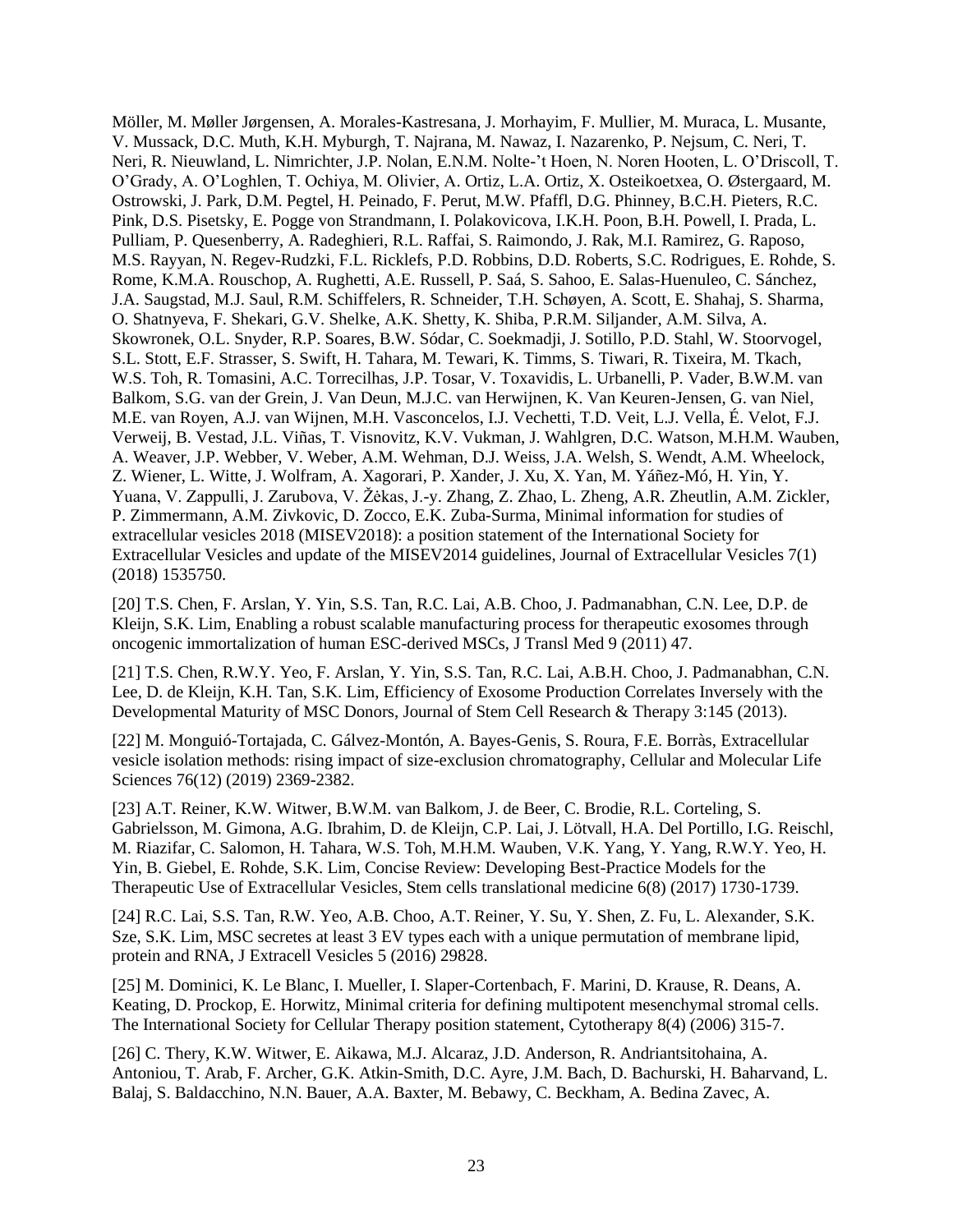Benmoussa, A.C. Berardi, P. Bergese, E. Bielska, C. Blenkiron, S. Bobis-Wozowicz, E. Boilard, W. Boireau, A. Bongiovanni, F.E. Borras, S. Bosch, C.M. Boulanger, X. Breakefield, A.M. Breglio, M.A. Brennan, D.R. Brigstock, A. Brisson, M.L. Broekman, J.F. Bromberg, P. Bryl-Gorecka, S. Buch, A.H. Buck, D. Burger, S. Busatto, D. Buschmann, B. Bussolati, E.I. Buzas, J.B. Byrd, G. Camussi, D.R. Carter, S. Caruso, L.W. Chamley, Y.T. Chang, C. Chen, S. Chen, L. Cheng, A.R. Chin, A. Clayton, S.P. Clerici, A. Cocks, E. Cocucci, R.J. Coffey, A. Cordeiro-da-Silva, Y. Couch, F.A. Coumans, B. Coyle, R. Crescitelli, M.F. Criado, C. D'Souza-Schorey, S. Das, A. Datta Chaudhuri, P. de Candia, E.F. De Santana, O. De Wever, H.A. Del Portillo, T. Demaret, S. Deville, A. Devitt, B. Dhondt, D. Di Vizio, L.C. Dieterich, V. Dolo, A.P. Dominguez Rubio, M. Dominici, M.R. Dourado, T.A. Driedonks, F.V. Duarte, H.M. Duncan, R.M. Eichenberger, K. Ekstrom, S. El Andaloussi, C. Elie-Caille, U. Erdbrugger, J.M. Falcon-Perez, F. Fatima, J.E. Fish, M. Flores-Bellver, A. Forsonits, A. Frelet-Barrand, F. Fricke, G. Fuhrmann, S. Gabrielsson, A. Gamez-Valero, C. Gardiner, K. Gartner, R. Gaudin, Y.S. Gho, B. Giebel, C. Gilbert, M. Gimona, I. Giusti, D.C. Goberdhan, A. Gorgens, S.M. Gorski, D.W. Greening, J.C. Gross, A. Gualerzi, G.N. Gupta, D. Gustafson, A. Handberg, R.A. Haraszti, P. Harrison, H. Hegyesi, A. Hendrix, A.F. Hill, F.H. Hochberg, K.F. Hoffmann, B. Holder, H. Holthofer, B. Hosseinkhani, G. Hu, Y. Huang, V. Huber, S. Hunt, A.G. Ibrahim, T. Ikezu, J.M. Inal, M. Isin, A. Ivanova, H.K. Jackson, S. Jacobsen, S.M. Jay, M. Jayachandran, G. Jenster, L. Jiang, S.M. Johnson, J.C. Jones, A. Jong, T. Jovanovic-Talisman, S. Jung, R. Kalluri, S.I. Kano, S. Kaur, Y. Kawamura, E.T. Keller, D. Khamari, E. Khomyakova, A. Khvorova, P. Kierulf, K.P. Kim, T. Kislinger, M. Klingeborn, D.J. Klinke, 2nd, M. Kornek, M.M. Kosanovic, A.F. Kovacs, E.M. Kramer-Albers, S. Krasemann, M. Krause, I.V. Kurochkin, G.D. Kusuma, S. Kuypers, S. Laitinen, S.M. Langevin, L.R. Languino, J. Lannigan, C. Lasser, L.C. Laurent, G. Lavieu, E. Lazaro-Ibanez, S. Le Lay, M.S. Lee, Y.X.F. Lee, D.S. Lemos, M. Lenassi, A. Leszczynska, I.T. Li, K. Liao, S.F. Libregts, E. Ligeti, R. Lim, S.K. Lim, A. Line, K. Linnemannstons, A. Llorente, C.A. Lombard, M.J. Lorenowicz, A.M. Lorincz, J. Lotvall, J. Lovett, M.C. Lowry, X. Loyer, Q. Lu, B. Lukomska, T.R. Lunavat, S.L. Maas, H. Malhi, A. Marcilla, J. Mariani, J. Mariscal, E.S. Martens-Uzunova, L. Martin-Jaular, M.C. Martinez, V.R. Martins, M. Mathieu, S. Mathivanan, M. Maugeri, L.K. McGinnis, M.J. McVey, D.G. Meckes, Jr., K.L. Meehan, I. Mertens, V.R. Minciacchi, A. Moller, M. Moller Jorgensen, A. Morales-Kastresana, J. Morhayim, F. Mullier, M. Muraca, L. Musante, V. Mussack, D.C. Muth, K.H. Myburgh, T. Najrana, M. Nawaz, I. Nazarenko, P. Nejsum, C. Neri, T. Neri, R. Nieuwland, L. Nimrichter, J.P. Nolan, E.N. Nolte-'t Hoen, N. Noren Hooten, L. O'Driscoll, T. O'Grady, A. O'Loghlen, T. Ochiya, M. Olivier, A. Ortiz, L.A. Ortiz, X. Osteikoetxea, O. Ostergaard, M. Ostrowski, J. Park, D.M. Pegtel, H. Peinado, F. Perut, M.W. Pfaffl, D.G. Phinney, B.C. Pieters, R.C. Pink, D.S. Pisetsky, E. Pogge von Strandmann, I. Polakovicova, I.K. Poon, B.H. Powell, I. Prada, L. Pulliam, P. Quesenberry, A. Radeghieri, R.L. Raffai, S. Raimondo, J. Rak, M.I. Ramirez, G. Raposo, M.S. Rayyan, N. Regev-Rudzki, F.L. Ricklefs, P.D. Robbins, D.D. Roberts, S.C. Rodrigues, E. Rohde, S. Rome, K.M. Rouschop, A. Rughetti, A.E. Russell, P. Saa, S. Sahoo, E. Salas-Huenuleo, C. Sanchez, J.A. Saugstad, M.J. Saul, R.M. Schiffelers, R. Schneider, T.H. Schoyen, A. Scott, E. Shahaj, S. Sharma, O. Shatnyeva, F. Shekari, G.V. Shelke, A.K. Shetty, K. Shiba, P.R. Siljander, A.M. Silva, A. Skowronek, O.L. Snyder, 2nd, R.P. Soares, B.W. Sodar, C. Soekmadji, J. Sotillo, P.D. Stahl, W. Stoorvogel, S.L. Stott, E.F. Strasser, S. Swift, H. Tahara, M. Tewari, K. Timms, S. Tiwari, R. Tixeira, M. Tkach, W.S. Toh, R. Tomasini, A.C. Torrecilhas, J.P. Tosar, V. Toxavidis, L. Urbanelli, P. Vader, B.W. van Balkom, S.G. van der Grein, J. Van Deun, M.J. van Herwijnen, K. Van Keuren-Jensen, G. van Niel, M.E. van Royen, A.J. van Wijnen, M.H. Vasconcelos, I.J. Vechetti, Jr., T.D. Veit, L.J. Vella, E. Velot, F.J. Verweij, B. Vestad, J.L. Vinas, T. Visnovitz, K.V. Vukman, J. Wahlgren, D.C. Watson, M.H. Wauben, A. Weaver, J.P. Webber, V. Weber, A.M. Wehman, D.J. Weiss, J.A. Welsh, S. Wendt, A.M. Wheelock, Z. Wiener, L. Witte, J. Wolfram, A. Xagorari, P. Xander, J. Xu, X. Yan, M. Yanez-Mo, H. Yin, Y. Yuana, V. Zappulli, J. Zarubova, V. Zekas, J.Y. Zhang, Z. Zhao, L. Zheng, A.R. Zheutlin, A.M. Zickler, P. Zimmermann, A.M. Zivkovic, D. Zocco, E.K. Zuba-Surma, Minimal information for studies of extracellular vesicles 2018 (MISEV2018): a position statement of the International Society for Extracellular Vesicles and update of the MISEV2014 guidelines, J Extracell Vesicles 7(1) (2018) 1535750.